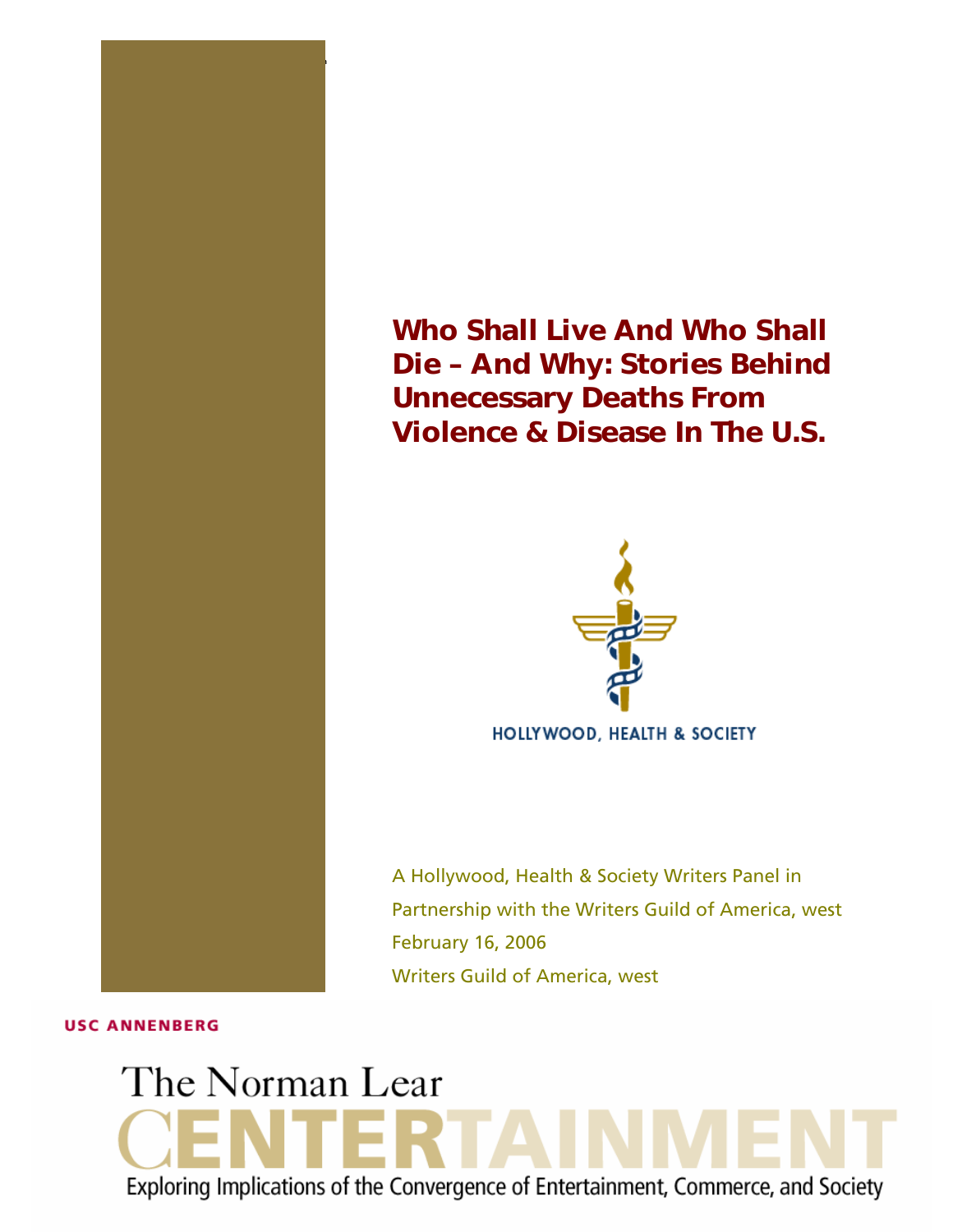#### *[The Norman Lear Center](http://www.learcenter.org/)*

Founded in January 2000, the Norman Lear Center is a multidisciplinary research and public policy center exploring implications of the convergence of entertainment, commerce and society. On campus, from its base in the USC Annenberg School for Communication, the Lear Center builds bridges between schools and disciplines whose faculty study aspects of entertainment, media and culture.Beyond campus, it bridges the gap between the entertainment industry and academia, and between them and the public. Through scholarship and research; through its fellows, conferences, public events and publications; and in its attempts to illuminate and repair the world, the Lear Center works to be at the forefront of discussion and practice in the field.

#### *[Hollywood, Health & Society](http://www.usc.edu/hhs)*

Hollywood, Health & Society is a project at the USC Annenberg Norman Lear Center that provides entertainment industry professionals with accurate and timely information for health storylines through expert consultations and briefings, panel discussions and online tip sheets. Funded by the Centers for Disease Control and Prevention and the NIH's National Cancer Institute, the project recognizes the profound impact that entertainment media have on individual behavior and works to encourage accurate health messages in popular entertainment media like daytime and prime time TV shows.

#### *[Writers Guild of America, west](http://www.wga.org/)*

The WGAw represents writers in the motion picture, broadcast, cable and new technologies industries. The Writers Guild of America is the sole collective bargaining representative for writers in the motion picture, broadcast, cable, interactive and new media industries. It has numerous affiliation agreements with other U.S. and international writing organizations, and is in the forefront of the debates concerning economic and creative rights for writers. Visit the Web site at www.wga.org.

# **USC ANNENBERG** The Norman Lear **ENTER**

# HOLLYWOOD, HEALTH & SOCIETY



#### *Participants*

*Mary Anne Foo*, *M.PH.*, executive director and founder of the Orange County Asian & Pacific Islander Community Alliance

*Tina Henderson,* researcher with the Eban project for HIV/AIDS at the UCLA School of Medicine

*David Hemenway.*, director, Harvard Injury Control Research Center of the Harvard Youth Violence Prevention Center

*Reverend Ferroll Roberts*, executive director, Loved Ones

*Gilbert Salinas*, director, Target On Teens, and services coordinator, Caught in the Crossfire

*Geoffrey Cowan,* dean of USC Annenberg School for Communications

*Patric Verrone,* president, WGAw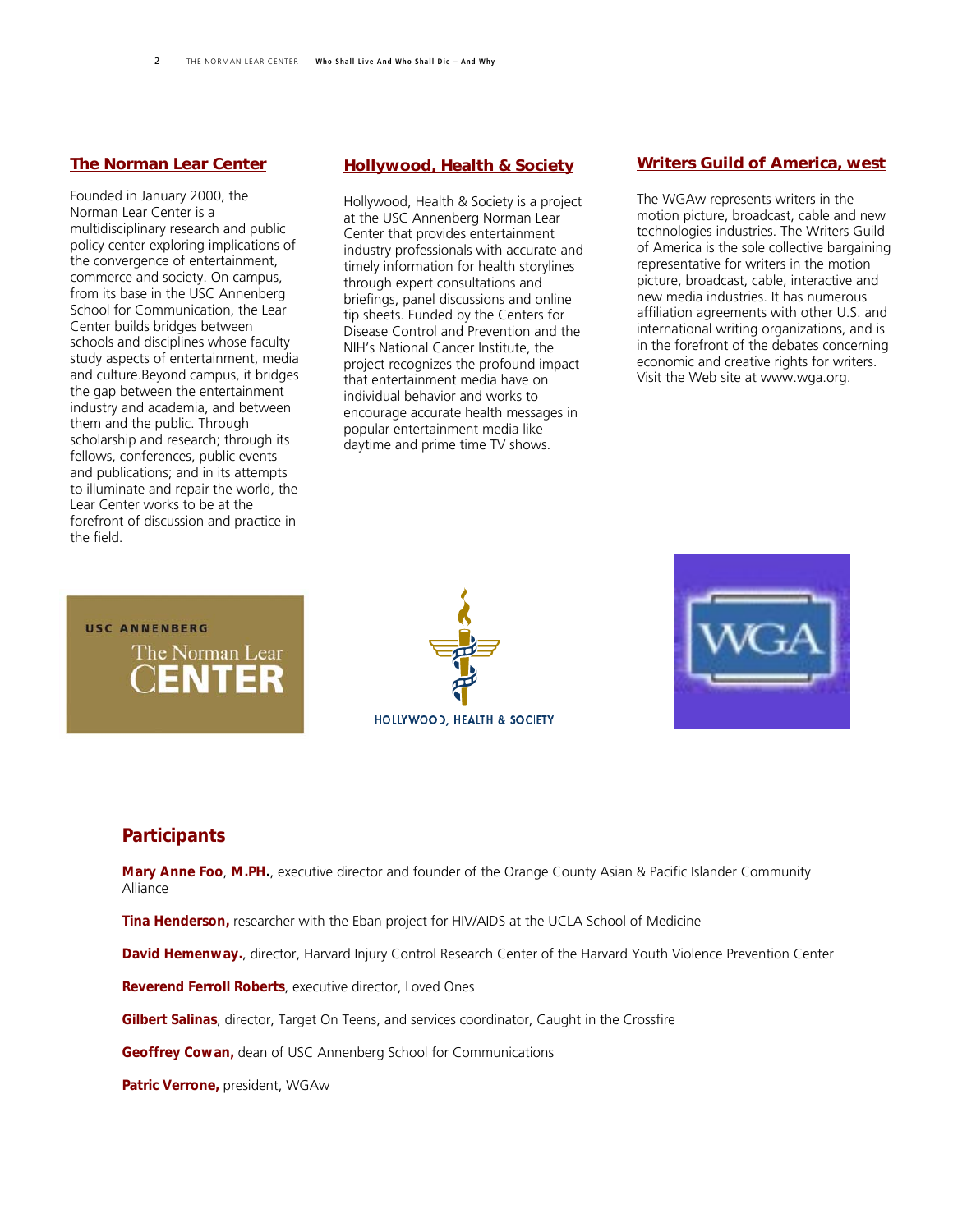## *P A R T I C I P A N T B I O G R A P H I E S*

#### *Mary Ann Foo, M.PH.*

Mary Anne Foo is the executive director and founder of the Orange County Asian & Pacific Islander Community Alliance. She has a Masters in Public Health from UCLA, and is the principal investigator on several health projects, including three breast and cervical cancer prevention programs, an older-adult cardiovascular and diabetes program, and the Southeast Asian Children's Health Study.

#### *Tina Henderson*

Tina Henderson is a researcher at UCLA's Department of Psychiatry & Biobehavioral Sciences' Sexual Health program. In 2004, she joined Project Eban, a national multi-site project that, through health education, specifically addresses and intervenes with African-American couples who are afflicted with HIV/AIDS.

#### *David Hemenway*

David Hemenway is an economist. He is also Professor of Health Policy at the Harvard School of Public Health, and the director of both the Harvard Injury Control Research Center, and the Harvard Youth Violence Prevention Center. He's been a Pew Fellow, has received a Senior Soros Fellowship in investigative work at the Robert Wood Johnson Foundation. He's a 10-time recipient of the Harvard School of Public Health Teaching Excellence Award, and has been published in more than 100 journal articles.

#### *The Reverend Ferroll Robins*

The Reverend Ferroll Robins is the executive director of Loved Ones, a victim's assistance agency: she assists victims as they try to put their lives back together again. She is also an on-call 24-hour emergency advocate for LAPD officers at homicide crime scenes. She has more than 14 years of experience working with victims; is a certified Crisis Response Team Member, a member of the LAPD Critical Incidence Response Team, and the Red Cross SAIR Team. She's also a member of the International Conference of Police Chaplains.

#### *Gilbert Salinas*

Gilbert Salinas is the director of Teens on Target, and services coordinator for Caught in the Crossfire. He is also a pastor in the Violence Prevention Coalition, and program manager for Rancho Los Amigos National Rehabilitation Center's Family Project, where he works with patients who are victims of violence, by providing them with resources and support that they need.

*Geoffrey Cowan* is dean of USC Annenberg School for Communications

**Patric Verrone** is the current president of the Writers Guild of America west.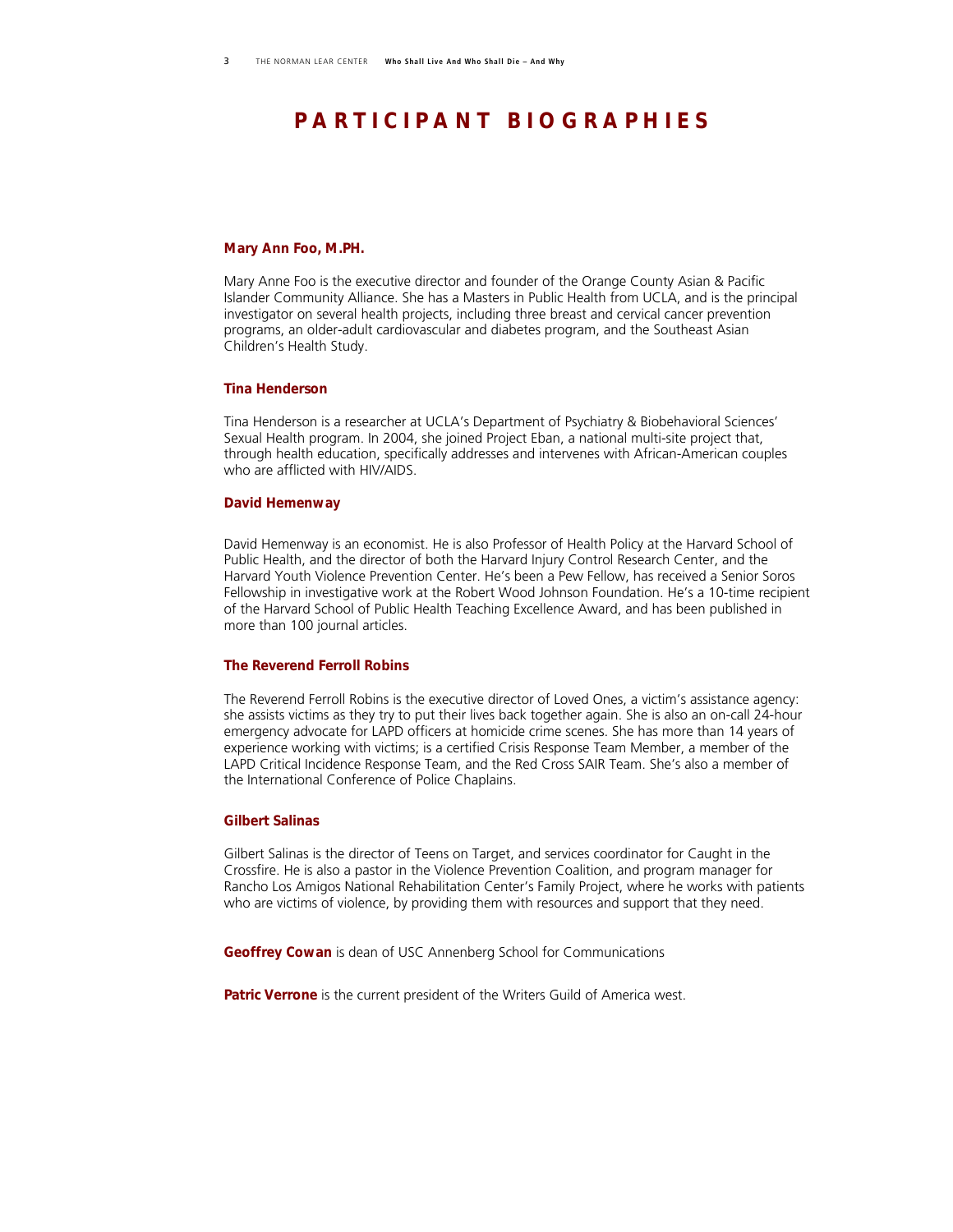### *Who Shall Live And Who Shall Die – And Why: Stories Behind Unnecessary Deaths From Violence And Disease In The U.S.*

Patric Verrone: Hello. I'm Patric Verrone. I'm the President of Writers Guild America west; one of my duties as president of the Guild is to welcome people to the panel. So, welcome.

Tonight, the subject is literally life and death, and as it is, we present, *Who Shall Live, and Who Shall Die -- and Why: Stories Behind Unnecessary Deaths from Violence and Disease in the U.S.* 

Before us is a panel of panelists who are here to share some of their very personal stories with unprepared, off-the-cuff remarks. In many cases, these stories will address very frantic situations, situations based on many who find themselves or their family members in harm's way. We are pleased to provide what will surely be a provocative discussion about disease and violence, as they impact those who are most vulnerable.

I personally apologize: I cannot stay. This important discussion will go on, and I have a deadline to provide cartoons for a singing monkey. So I turn you over to the capable hands of the Dean of the USC Annenberg School for Communications, Geoffrey Cowan.

Geoffrey Cowan: Thank you, Patric. We are taping this, so you can watch it later.

I want to thank all the colleagues at the Hollywood, Health & Society Group, and the Writers Guild, they have been such wonderful partners for such a long time. Jennifer Burt coordinated the details of this panel: Jennifer, thank you so much for putting all of this together.

From Hollywood, Health & Society, I particularly want to acknowledge the director of the program, who brought it to us at the Annenberg School and the Norman Lear Center, Vicki Beck. Vicki, thank you for all of your great work. I also want to thank Mandy Berkowitz, the program manager, Grace Huang and Scott McGibbon.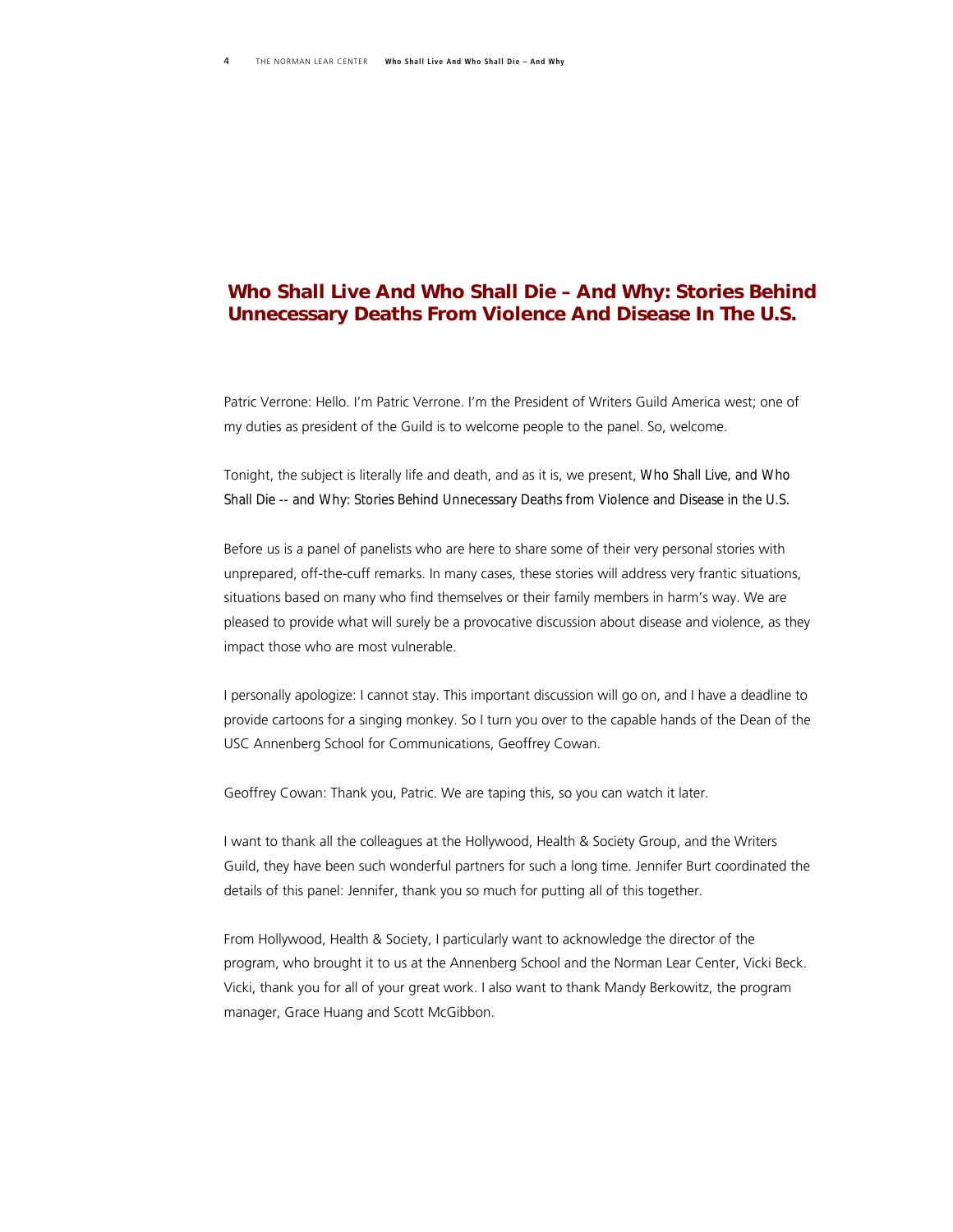We have a special guest here from Washington whom some of you met earlier, Mike Miller from the National Cancer Institute, a former Hollywood figure himself, and a man who has been a great supporter of our work. Mike, thank you so much.

The Hollywood, Health & Society program is funded by the National Cancer Institute of the Center for Disease Control and Prevention: prevention is really a large part of what this session is about. The program's notion is to put health information into those animated shows about singing monkeys that will save lives, or help people cope with and manage diseases. That is something of enormous importance: there's so much inaccurate information out there! And accurate information is what the Hollywood, Health & Society Program is about, and what brings so many of you out here tonight.

You might want to look into your folders, and there, you'll see an evaluation of some of the work. You can evaluate this panel, and help us to figure out if we're providing the kind of help that we hope is useful. If you have ideas or suggestions of things that we can do better, we would very much welcome it. There are two sides to the survey, if you fill out both sides, it helps us with our funding.

I want to point out that several people on our panel today have been having meetings with the show runners, producers, and writers on some of the crucial shows in town. I will later ask you to describe your day in order to demonstrate just how important and impactful your work can be to people in Hollywood; we think that it has a true effect.

We all know from the headlines, from our personal experiences and

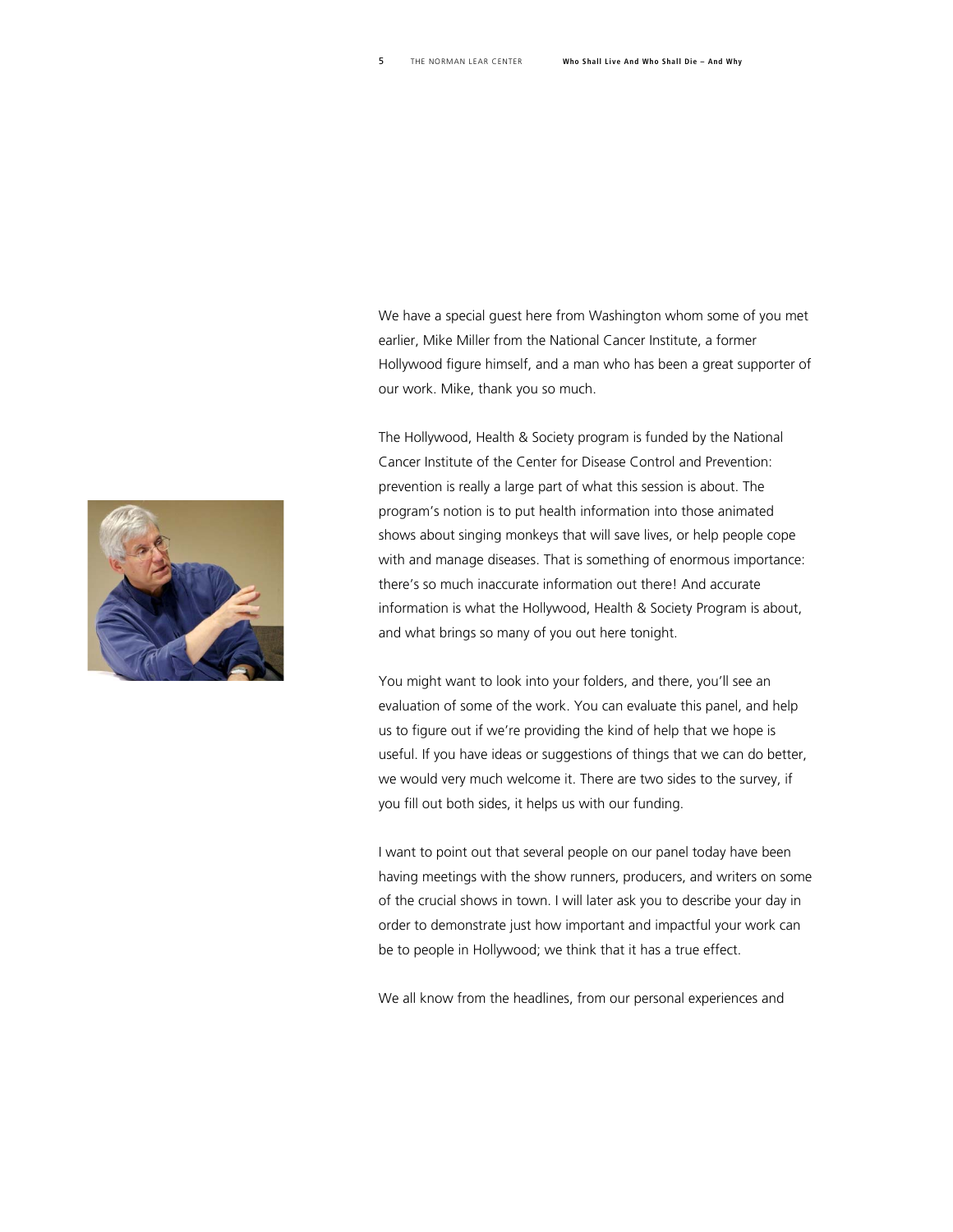acquaintances, that as serious as health problems are in this country, often, the risks are greater for various groups. Whether it's because of their economic circumstances, their race or ethnicity, the place where they live, the conditions can be much worse: there's a much greater risk for diseases like cancer, and AIDS, and also for violent deaths, which we're going to be talking about on this panel. Why those populations are more vulnerable, how can that be dealt with, and are there things that can actually improve their odds?

Our panelists are going to share some of their experiences with cancer, AIDS, and violence, and will do so on quite a personal level. In your materials is a list of who our panelists are; I'm going to briefly introduce them as well.

Mary Anne Foo is the Executive Director and Founder of the Orange County Asian & Pacific Islander Community Alliance, she'll be our first speaker.

Tina Henderson is a researcher with the Eban project for HIV/AIDS at the UCLA School of Medicine.

David Hemenway came all the way here from the Harvard School of Public Health: he directs the Harvard Injury Control Research Center of the Harvard Youth Violence Prevention Center.

Reverend Ferroll Robins is the Executive Director of Loved Ones, she has some amazing experiences to share with us.

Finally, Gilbert Salinas is the Director of Teens on Target, and Services Coordinator for Caught in the Crossfire: we will hear some of his stories.

Back to Mary Anne Foo: she has a Masters in Public Health from the UCLA School of Public Health. She's been working for 18 years on issues involving Asian and Pacific Islanders. She's also the principal investigator on a number of health projects, including three breast and cervical cancer prevention programs, an older-adult cardiovascular and diabetes program, and the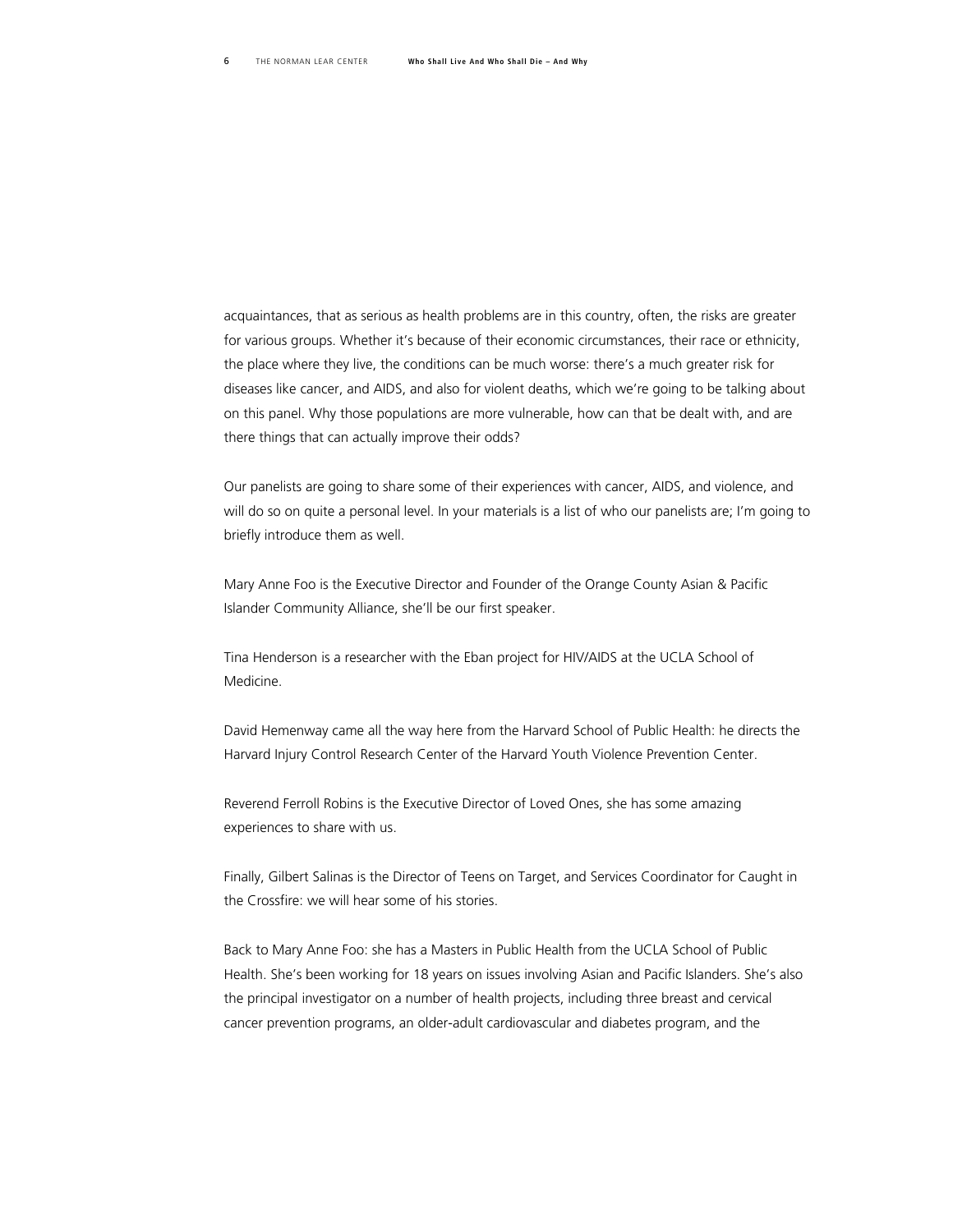Southeast Asian Children's Health Study.

Ms. Foo has been a long-time cancer prevention advocate whose mother and four aunts are all cancer survivors. She founded the Orange County Asian & Pacific Islander Community Alliance to focus on these issues, because, as a child, she experienced a great deal of racism and discrimination. She has utilized this experience to focus on civil rights, improve community relations, and access to needed resources for all Americans. Please join me in welcoming Mary Anne Foo.

Mary Anne, before I ask you a question related directly to tonight's experience, maybe you could tell us how you spent your day.

Mary Ann Foo: We had a wonderful day. We got to meet with three groups of writers of television shows. In the morning, we met the folks from *Law & Order* and *Law & Order: SVU*, their newest show is *Conviction*. It was a thrilling meeting for me because I love *Law & Order*! We then met with *ER*, and then with *CSI: Miami*!

The writers gave us a lot of time to talk about our experiences, they really wanted to hear real, everyday stories that were happening in the community, and to assess how best to incorporate the health issues into these stories. It was amazing! I really appreciate how welcoming, sincere, and thoughtful they were about our stories.

Geoffrey Cowan: Mary Anne, was there one story of yours that you felt was particularly poignant for them?

Mary Anne Foo: In the Asian and Pacific Islander communities, the number-one cause of death is cancer. We have the lowest screening rates, and have so many people dying from cancer. A lot of storeowners, and people who are working all the time, are uninsured, and dying from cancer.

I had this story of an elderly Vietnamese man, he was a volunteer for us. He had been gone for a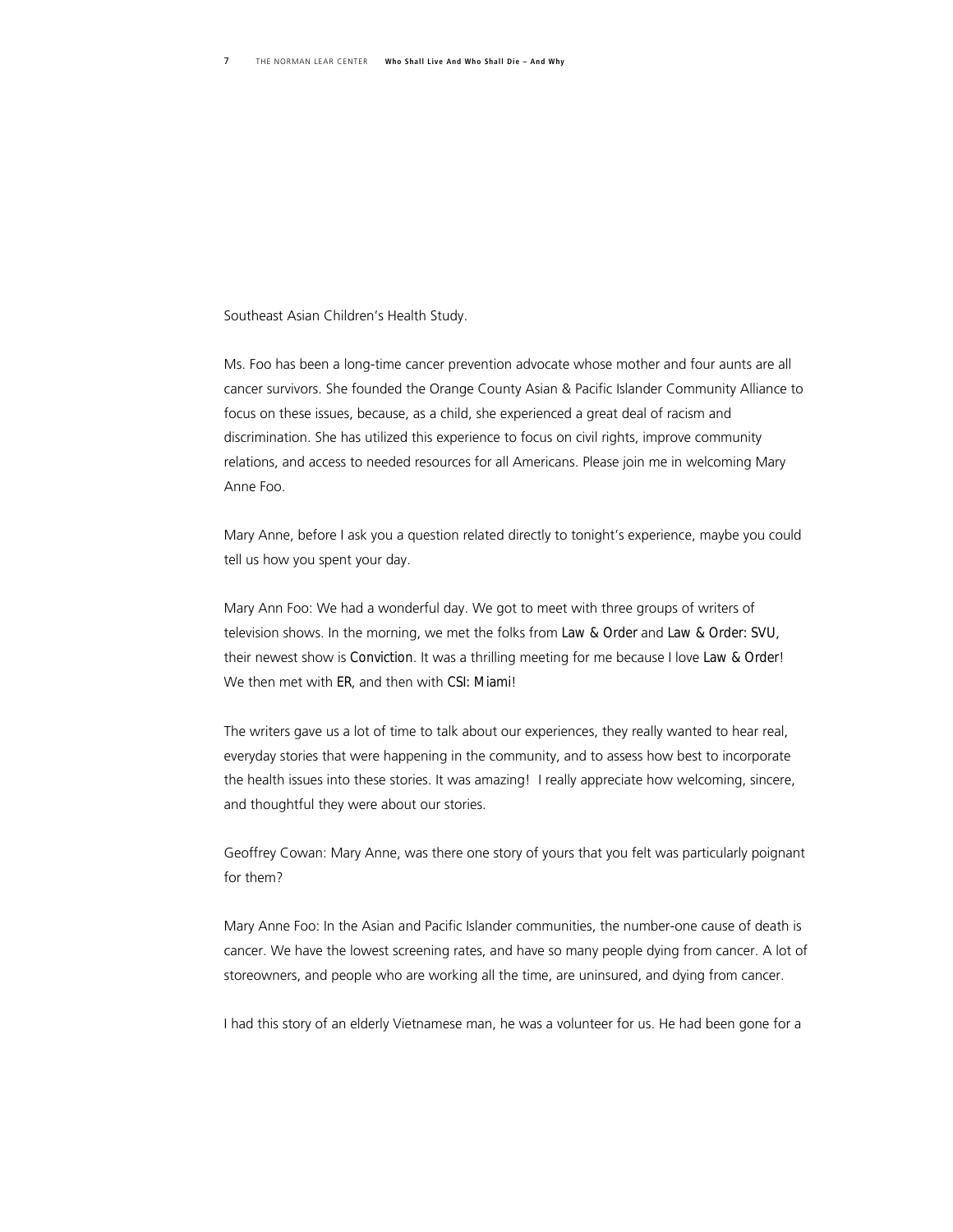month, and he came to me, and I said, "Mr. Min, what happened to you?" And he said, "Oh, I had surgery. I went to the hospital and they cut me; I'm not sure what happened, but they gave me this disk. Can you tell me what happened to me?" He gave me his computer disk, and I looked at it, and I saw a picture of the surgery and his liver, which was all black and white. In another picture, a part of the left lobe of his liver was cut out on a surgical tray. And I said, "Mr. Min, they cut out half of your liver!"

He had no idea this had happened. He did not speak English well, and his family didn't know it had happened either. He gave me some paperwork, and I read that he had had hepatitis B, a liver virus, that he had contracted when he was imprisoned in Vietnam. The hepatitis B had turned into liver cancer, and he never knew it. He eventually died because the liver cancer spread. But his family didn't know that he had had hepatitis B, he might have transmitted it.

That was a very interesting story for the writers because of the language issue – going to the doctor and not understanding what was wrong with you, having major surgery, not knowing you had had half your liver cut out! Asians get a lot of very rare cancers; because these rare cancers are so rare, they're not screened for in the general public, we have a lot of people who are dying from them. Vietnamese men have 11 times higher rate of liver cancer than white males: for example, we have a lot of Korean men dying from stomach cancer. The writers were very interested in these types of stories that I shared.

Geoffrey Cowan: Which is why cancer issues are so important for the Asian Pacific Islander community. Do you want to expand on that some more?

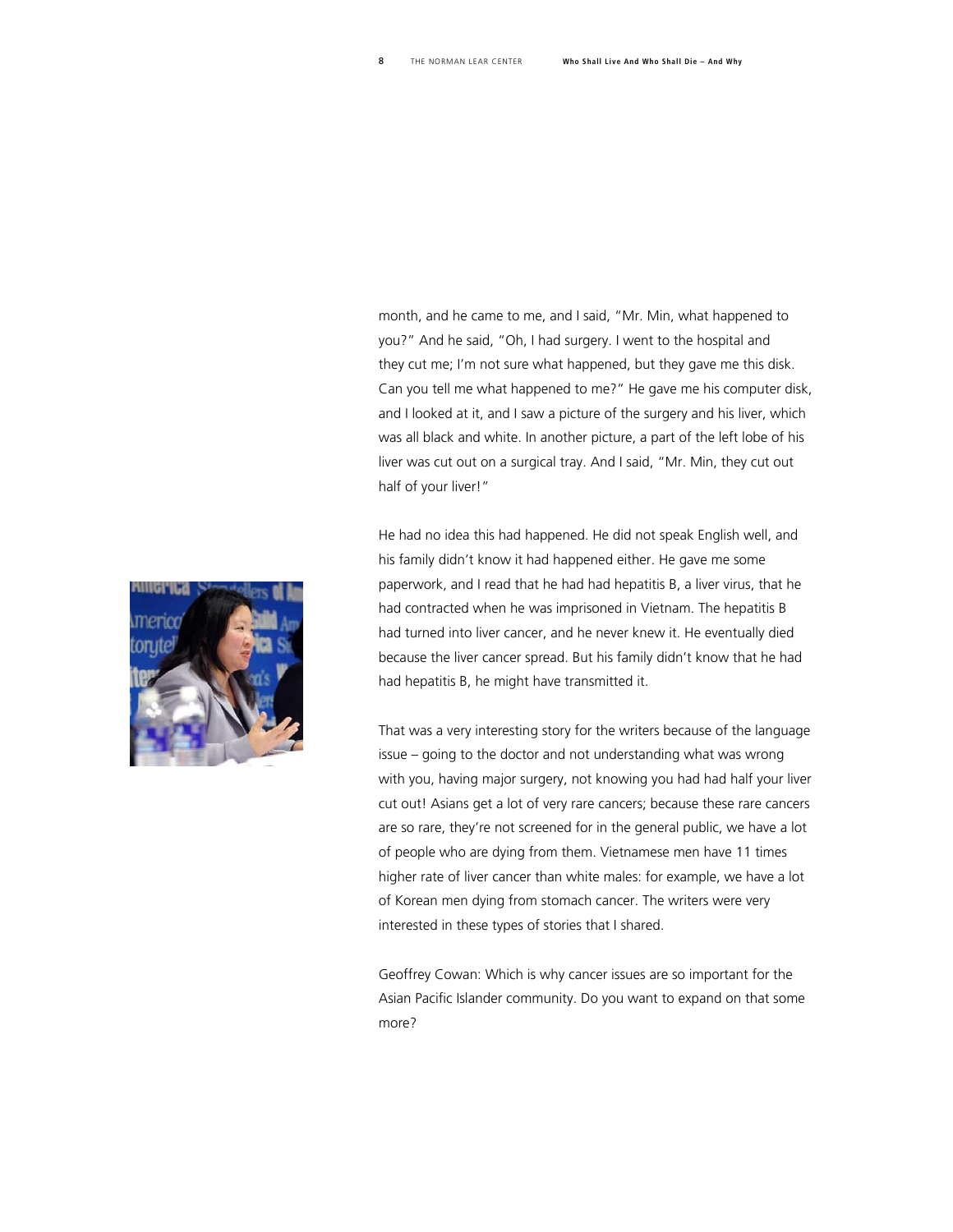Mary Anne Foo: Yeah. For us, cancer is the number-one cause of death,

and we get it earlier; for all other populations, it's heart disease. We die more often from cancer, and we also have the lowest screening rate. In some of our communities – we have over 60 different ethnic populations, with 100 different languages – there's not a translation for the word "cancer."

I had another story about a Hmong woman, she had had a breast cancer: she had had a lump, but the lump had grown so uncontrollably, so large that it started to protrude out of her breast, and then her breast started to ripple and turn black. She didn't know about cancer, didn't know about screening. So she thought it was that someone had cursed her, and given her their evil eye.

So she never went to the doctor, and the lump just kept growing out of her breast. Her daughter saw her changing and said, "Mom, you have to go to the hospital!" And she said, "No, no, no," you know, "I'll go to a healer or a shaman to help cure this." And the daughter insisted, "No, you need to go to the hospital!" When she went to the hospital, the doctor said, "We have to cut it out immediately." But because she didn't speak English, she couldn't understand what was happening. They removed the breast; she woke up, her breast was gone, and she came to the conclusion, "If you go to this hospital, they're going to cut you up, and experiment on you, and take away your body parts." So she went out into the community and told everybody, "Don't go to this hospital! This is what's going to happen to you!"

If you don't speak English, you may not know what's going on health-



**She woke up, her breast was gone, and she came to the conclusion, "If you go to this hospital, they' re going to cut you up and take away your body parts."**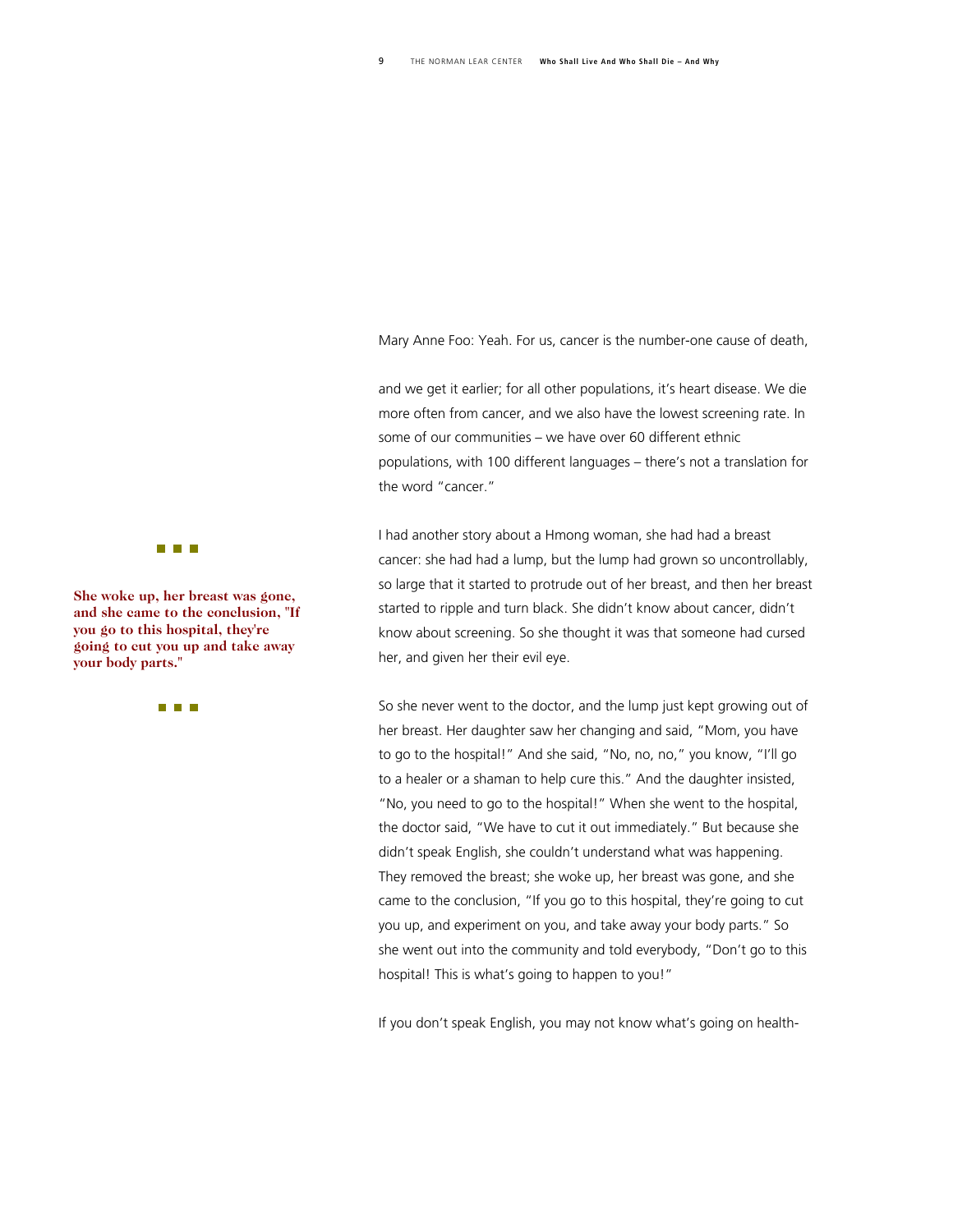wise, you may have never had a mammogram, you may have never had a pap smear, and when you have them, you end up feeling violated. You feel experimented on. It's a common feeling, especially among new immigrants and refugees.

Geoffrey Cowan: So what do you do to help with that?

Mary Anne Foo: What's great is that the NCI and the CDC have funded many community groups to do community education, and talk to women, and talk about the survivors, and tell them that cancer doesn't equal death, that if you have early detection, you can get treatment, you can have long survival, you can get all the cancer out. This is the sort of thing we do.

We also really urge people to go get screened early. We now have several young Asian-American women who have actually had breast cancer, found a lump, and told their doctors, "I have a lump, and I really want it checked out." And their doctors have said, "Oh, you're too young. Asian women don't get cancer. You don't have to worry about it." But because the advocacy has said, "No, get it checked, get it checked. You know, fight for this," these women have insisted, "No, I want you to give me a needle biopsy! I want you to check me out!" And they've found the cancers early, and have been able to get treated. I think that whole standing up for yourself within patient education is so important.

Geoffrey Cowan: Tina, because you've been dealing for so many years with people coming to your clinics, have you ever known anybody who actually was affected by a television show they saw?



**Several Asian-American women have found a lump and said, "I want it checked out." And their doctors have said, "Asian women don't get cancer." But these women insisted, and have found cancers early.**

n n n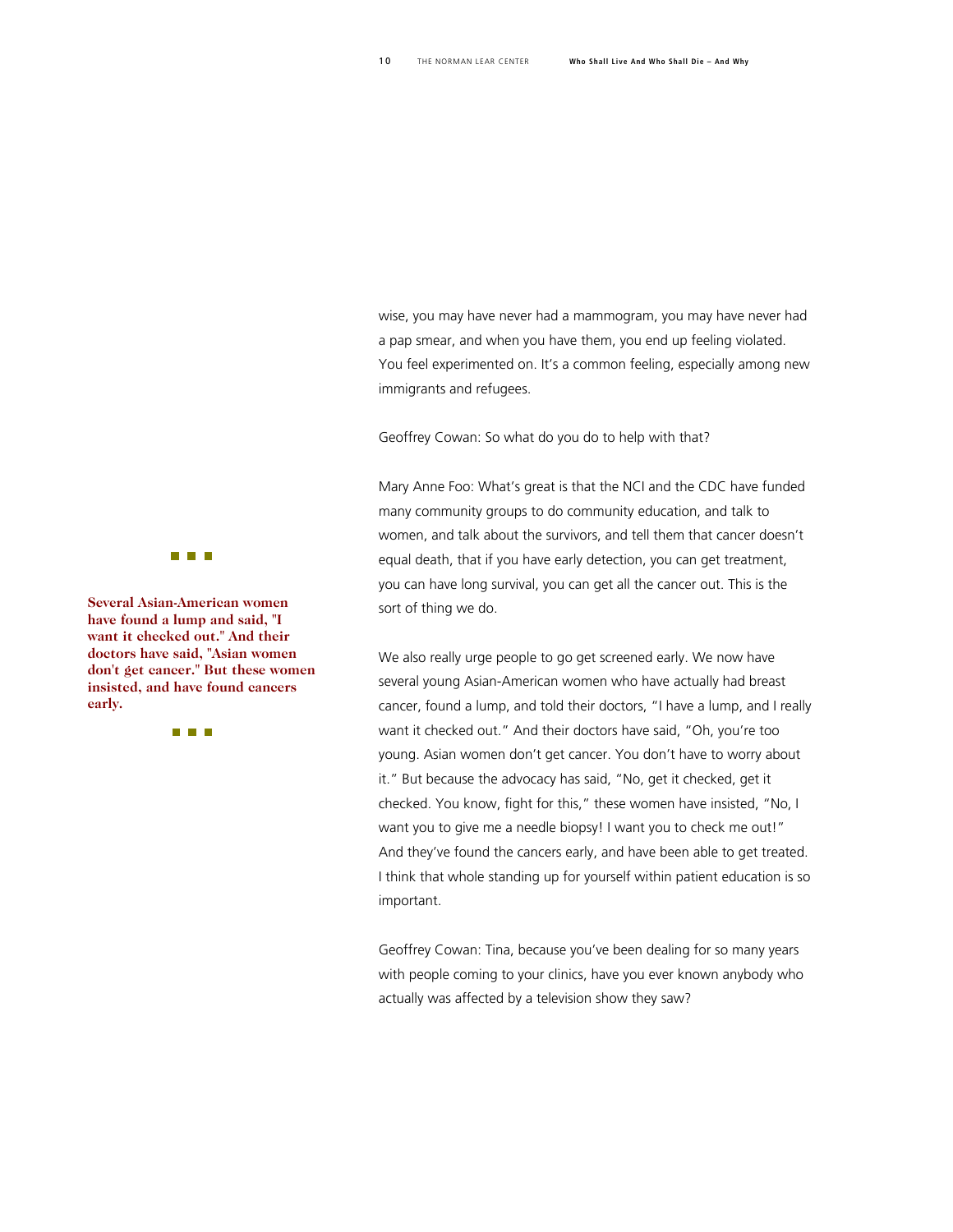Tina Henderson: In one of the episodes of *ER,* Nurse Hathaway started a community clinic, and was saying, "You know that Vietnamese have the highest incidence rate of cervical cancer." And a lot of children of moms in the Vietnamese community watched that episode, and called us and said, "Hey, what does this mean? What do we do? We have high rates of cervical cancer?" It was great, because we had a lot of young women go get screened, and then encouraged their mothers to get screened.

Geoffrey Cowan: Wow! Thank you.

As I've said, Tina Henderson is a researcher at UCLA's Department of Psychiatry & Biobehavioral Sciences' Sexual Health program. In 2004, she joined Project Eban, a national multi-site project that, through health education, specifically addresses and intervenes with African-American couples who are afflicted with HIV/AIDS.

Eban is a traditional African concept, meaning fence, or a symbol of safety, security, and love within a family and community. In her role as a master facilitator, Dr. Henderson teaches couples ways to reduce risk in their sexual relations. Her dissertation research supported the notion that African-American clergies' biases upon the way in which HIV/AIDS is individually contracted impacts their level of involvement in implementing health education programs within the churches; Dr. Henderson is in the process of publishing her research in the scientific peer-edited journals. Please join me in welcoming Tina Henderson.

Dr. Henderson, maybe you could talk a little bit about why HIV/AIDS is impacting African-American and Latino women at such high rates.

Tina Henderson: Well, it's definitely running rampant in the African-American community. As some of you may or may not know, it's the number-one killer of African-American women between the ages of 25 and 39. And it's one of three major leading causes of death of African-American men.. Of all the HIV cases among women, 71% of them are African-American. So you see that it's something that keeps going on and on and on.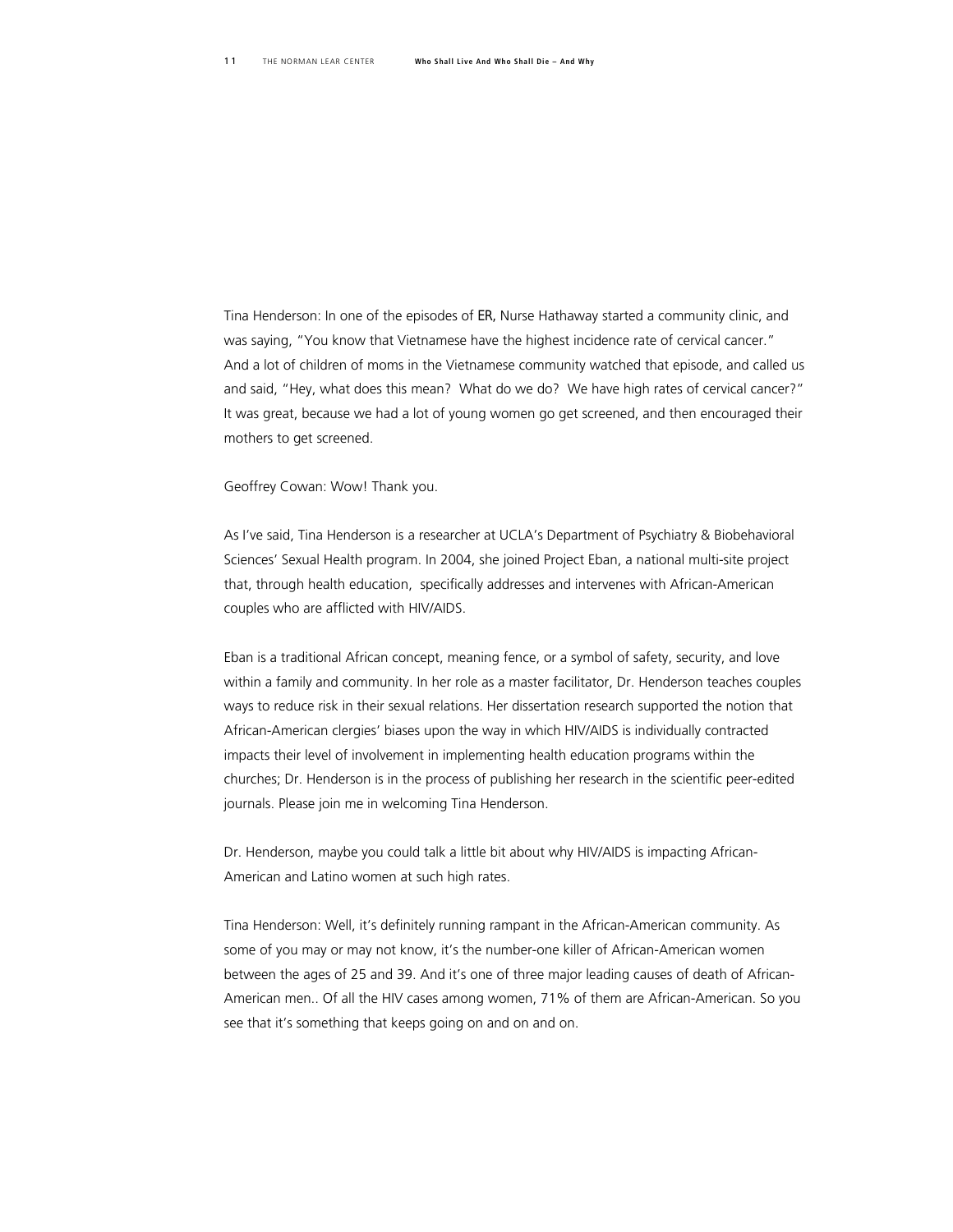

**Seventy-one percent of fema le AIDS cases are diagnosed be tween 25 and 44; this means that t hese women probably contracted s HIV a a teenager, or much earlier t han 25.** 

**The Common** 

I wrote down some statistics here: African-American women account for 67% of the female cases, but only 3% of the women population in the United States. Latino women account for 16% of the female cases, but 13% of the female population. And 71% of female AIDS cases are diagnosed between 25 and 44, indicating that they, obviously, contracted it at an earlier age. This means that these women probably contracted HIV as a teenager or at some age much earlier than 25.

Depending on which data you're looking at, 71% or 66% of the women acquire HIV through heterosexual contact. Eighty percent of the men living with AIDS were exposed to HIV through sexual contact with another man. Four percent of the men living with AIDS were exposed through heterosexual contact. Okay, so you have 80% of the men who have contracted AIDS through homosexual activity, 4% through heterosexual activity. You've got 71 or 66% of women contracting AIDS. So where is it coming from? You cannot assume that 4% of the men are infecting the 66 or 71% of the women. Probably two things are happening: one, there are some non-identified men who are having unprotected sex with women, and are not informing them of their sexual preference. Two, you have women who are having unprotected sex with men, and the men just aren't aware of their own HIV status.

Geoffrey Cowan: So what can be done about this?

Tina Henderson: Education. This a conversation that needs to occur often, and in different venues. They need to occur in the non-traditional places, not only in the homes, but in the religious venues as well. This is a conversation that needs to continue happening over and over again, we need to address the issue that AIDS is not a white, male,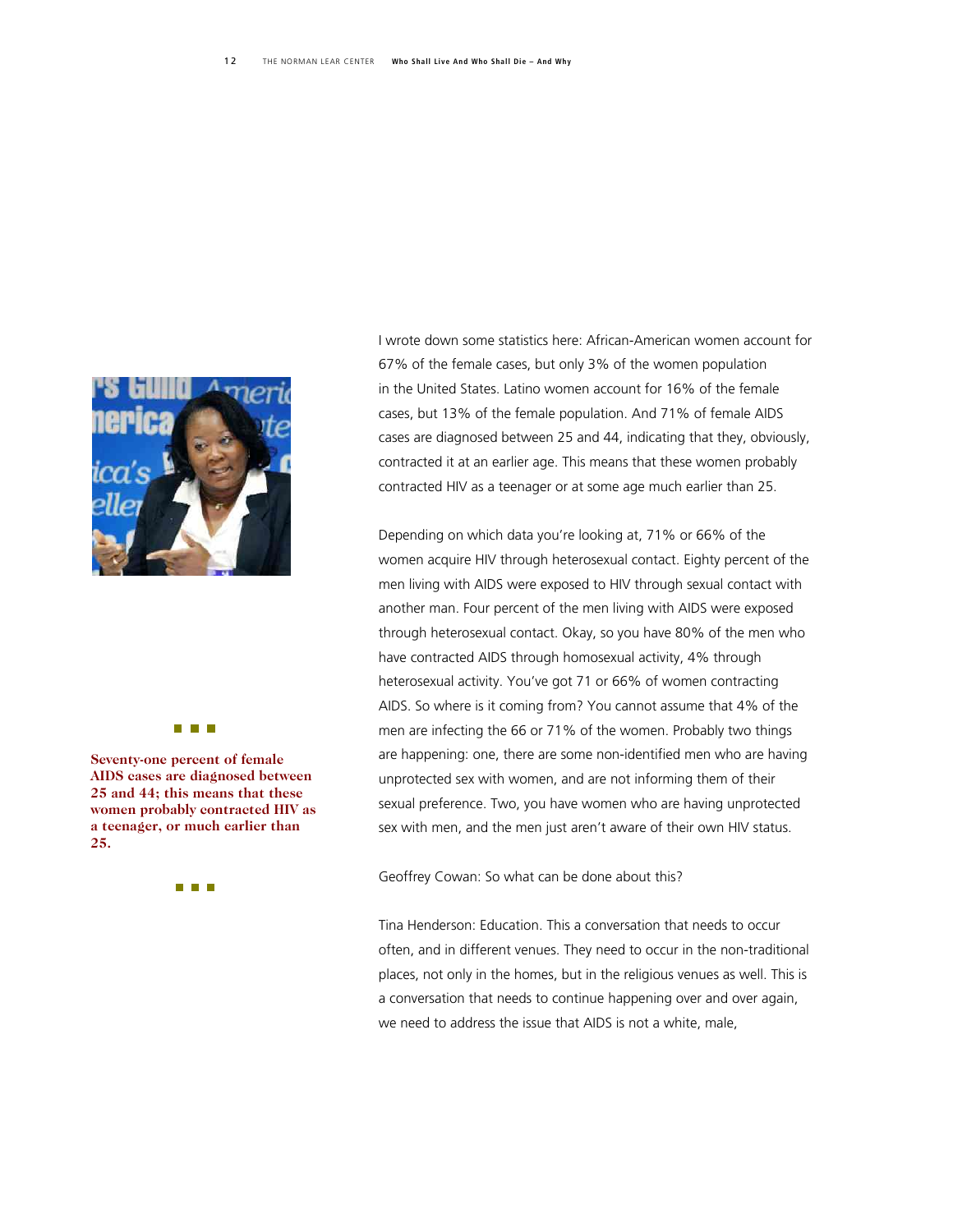homosexual disease. I think that's where a lot of African-Americans get stuck – if they do not know someone who has it in their families, they stick with the belief that, "It's not something that affects me." And so they don't talk about it.

Geoffrey Cowan: The other Annenberg School does a lot of work with popular radio stations, hiphop stations and so forth, in trying to spread a message that would have an impact. I don't know if that's something you've studied, or know its effect. But the point is that popular entertainment can have an effect, and it's not only the popular entertainment of television shows, and movies, and so on.

Tina Henderson: Right. There was one show that addressed the down-low issue, but I think that's one of many conversations that need to occur, and one of the many ways in which this needs to be addressed in the media.

Geoffrey Cowan: Before we go on, I think we have a clip that we're going to show. This is a clip from *ER.*

#### *[Clip]*

We're making a bit of a transition here from the discussion of disease to the discussion of violence. There's probably nobody better to start off that discussion than David Hemenway, who, is an economist, as well as professor of health policy at the Harvard School of Public Health, and the director of both the Harvard Injury Control Research Center, and the Harvard Youth Violence Prevention Center. He's been a Pew Fellow, has received a Senior Soros Fellowship in investigative work at the Robert Wood Johnson Foundation. He's a 10-time recipient of the Harvard School of Public Health Teaching Excellence Award; he's been published in more than 100 journal articles. I hope you'll all please join me in welcoming David Hemenway.

David, you talked to *ER* today. Maybe you could talk a little about what that was like for you.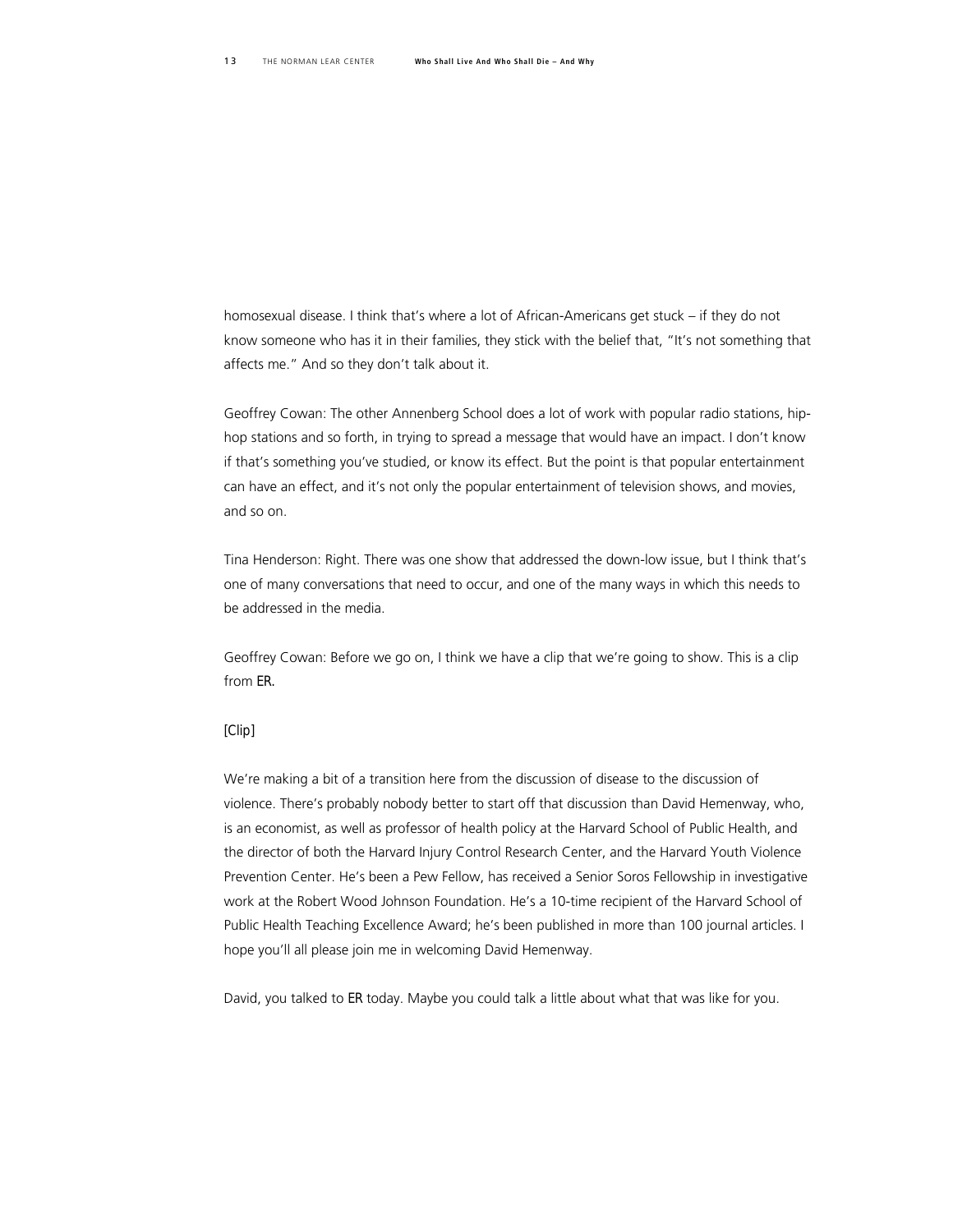David Hemenway: It was really interesting for me, since I know very little about Hollywood, and don't watch TV that much; I thought the writers were great. We did spend a little too much time in cars.

Geoffrey Cowan: That last comment's right!

David Hemenway: But it was really interesting.

Geoffrey Cowan: Was there any particular story that you told to a show's writers which you want share with us?

David Hemenway: I have just written this book about guns and public health, one of its salient topics is about suicide; I told the following story about suicide today.

I went to Maine and gave a talk, and afterwards, this working-class mom came up and talked to me: when her son was a teenager, he had gone to Wal-Mart and bought a shotgun. He hadn't any problems, or anything, but an hour-and-a-half later, he was dead. She tried to create a campaign in Maine to make it so that you can't buy a gun until you're 21. You can't drink until you're 21, or at least to have parental permission before you can, but in Maine right now, you can buy a shotgun when you're 16 years of age from a private seller, without parental approval, with no waiting period, with no nothing.

In states such as Maine, Vermont, and New Hampshire, in the Northeast where there's lots of guns, there's lots of suicides because the rate of completed suicides when you have a gun is so much higher – it's like 90%. Whereas if you try to commit suicide in the normal way, which is to o.d. on lots of drugs, or cut yourself, it's 3%.

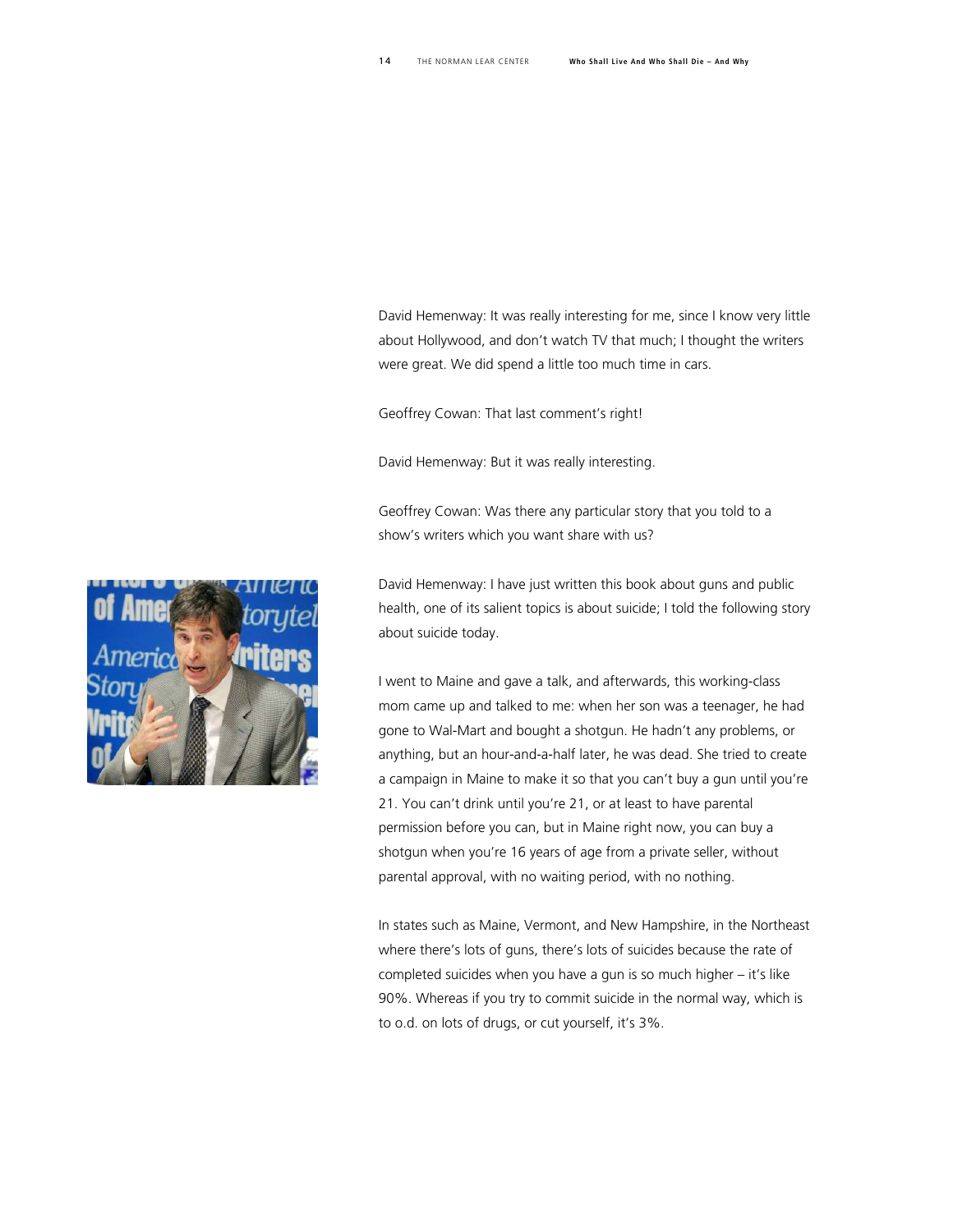Geoffrey Cowan: How many suicides a year does that mean among young people?

David Hemenway: There are many more suicides in the United States than homicides. There are many more gun suicides than gun homicides in the United States. Overall, there are about 30,000 suicides, and of the majority of those, probably about 18,000, are from guns. I don't know how many suicides there are exactly, or in what age group of young people. Young people don't have as high a suicide rate as very, very old people, but it's still very high.

Geoffrey Cowan: One of the questions that people often wonder about is the extent to which youth are violent in different countries. Is there a different level of violence and petulance among youth in this country versus other countries in the world?

David Hemenway: A lot of people think that in the United States we have a real violence problem, and we probably do, but not compared to other developed countries: there are about 25 other high-income, industrialized democracies in the world. Our crime and violence rate is very similar to theirs: we're about in the middle of the group. We have similar rates of car theft; we have similar rates of assault; we have similar rates of rape; we have similar rates of robbery.

There's one crime, though, where we're very, very different from everybody else, and that's homicide. We're just out of line with all the other countries, in terms of homicide. We are so much greater – it's not like twice as high, or three times as high, or five times as high, it's much, much higher. And most of our homicides are gun homicides, we



There's one crime where we're very **different from everybody else , and that's homicide. We're just o ut of line with other countries, our rates are more than five times as h igh.** 

**THE REAL**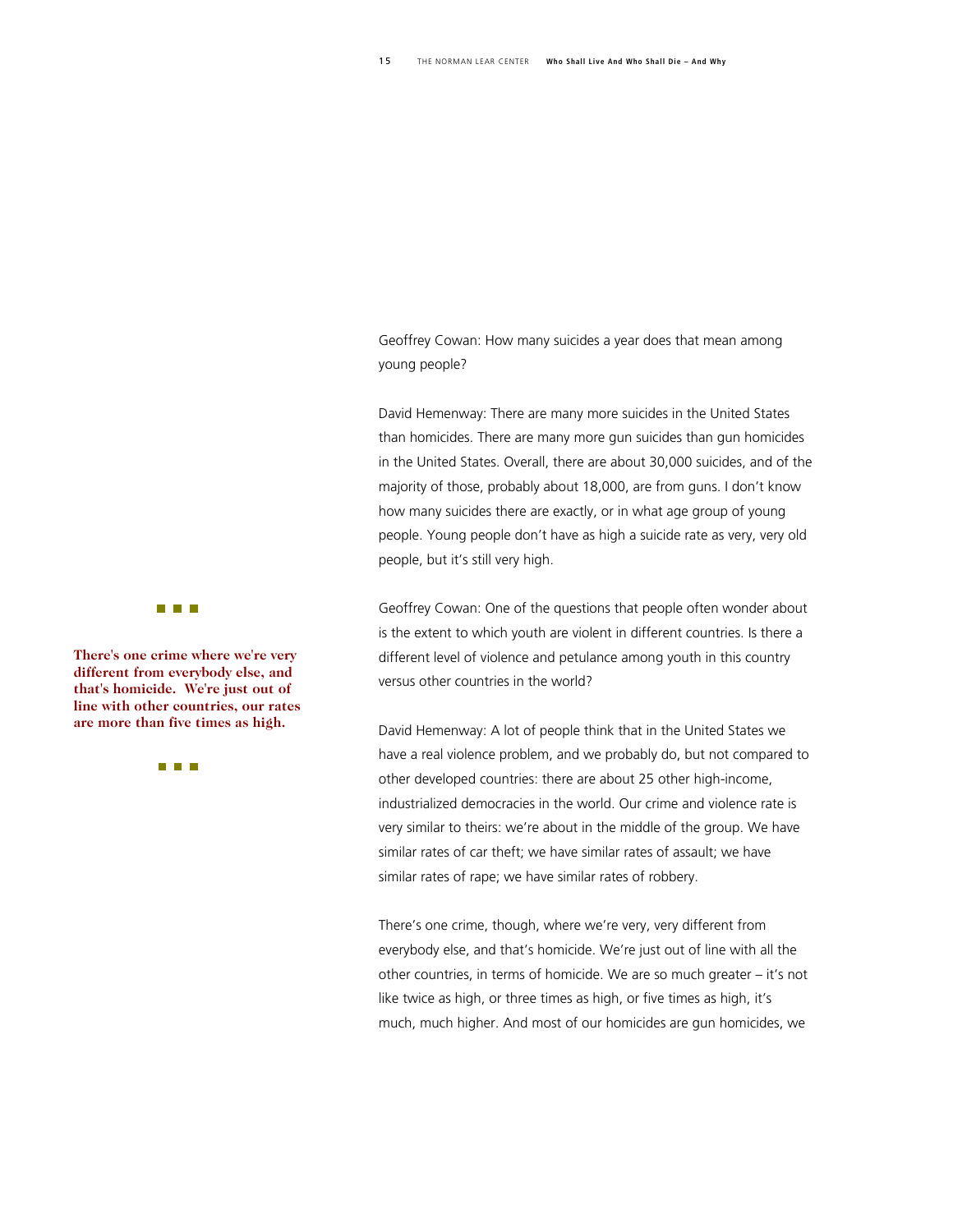have many more guns than other countries. The key thing is that we have lots, lots more handguns per capita and we also have, by far, the most permissive gun laws.

You know, I talk a lot to international audiences, and they just cannot understand that we allow this in the United States, that we allow our children or our women to be killed at such great higher rates than any other developed country. I gave a talk at the National Press Club, and one of the TV groups that was filming me was these two young men from Czechoslovakia. And to everything I said, the camera man would put down his camera, and would say, "That can't be true. That can't be true!" I said, "It is true. This is the United States. You really can go to a gun show, and buy a gun without a background check from a private dealer." And he just couldn't understand that.

We're not more violent than other countries, our kids aren't more violent. There's a study done about bullying in schools: we don't have more bullying in schools than other countries. But what we do is we allow kids easy access to guns.

In Australia, they really think in their heart of hearts that American men are sort of wusses, that Australians play real football: they're not playing with all these pads and protected. They were telling me about bar fights in Sydney, they thought they were much, much more violent than bar fights in New York. But in bar fights in Sydney, when you break a bottle and you shred the person apart, but they don't die. In New York, when you have a bar fight, somebody draws a gun, and somebody dies. So it's very different.

Geoffrey Cowan: Apart from gun control laws, what can be done about these issues?

David Hemenway: There's lots of things that could be done in the United States about trying to figure out ways to reduce crime, trying to figure out ways to reduce depression, there's lots of things to do. But one of the things like I would argue that we can do in the United States is still have easy access to guns but have reasonable laws. I mean, there's access to guns in lots of countries. It's just not the easy access that we have here. In the United States in any city, any 16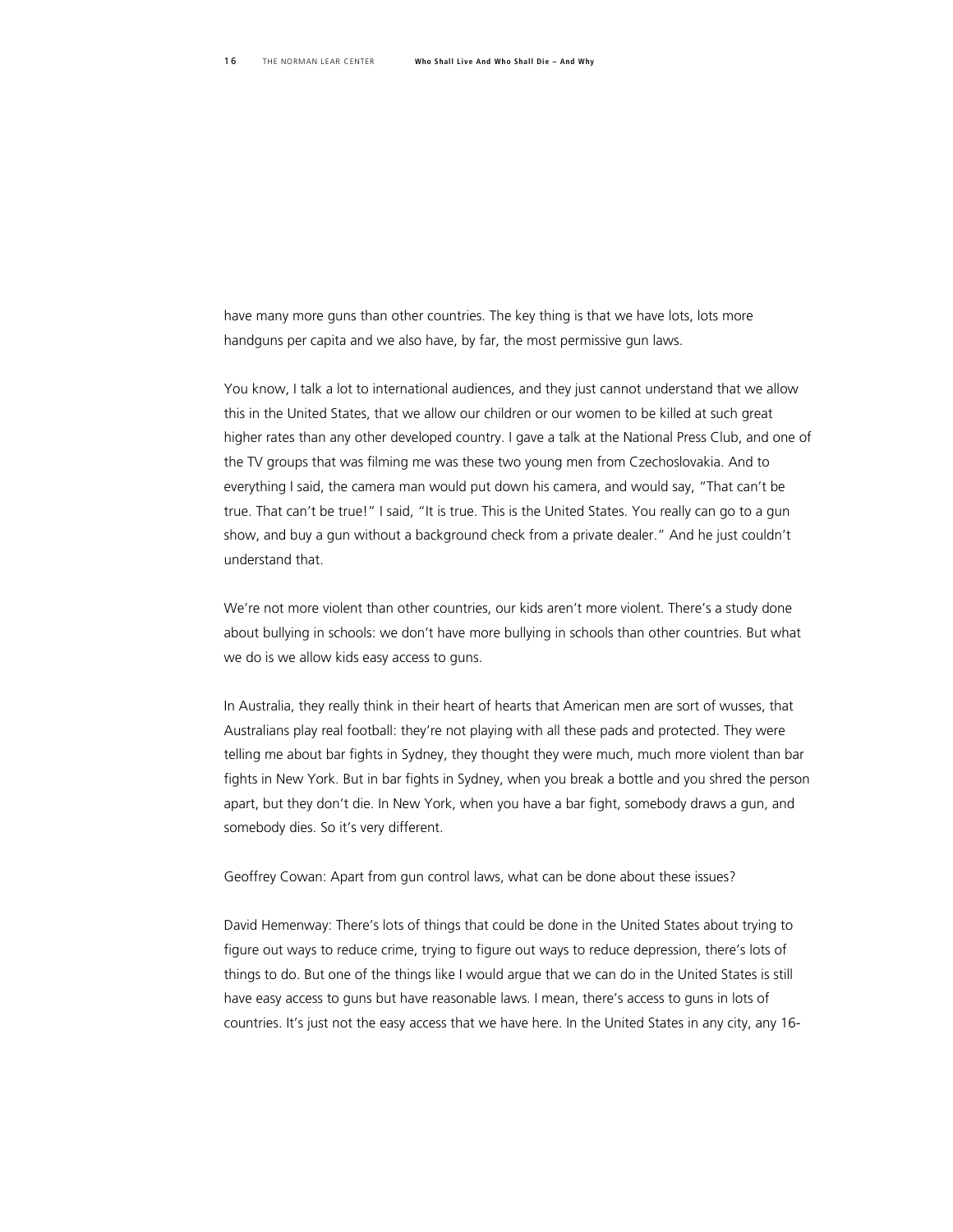year-old can find a gun readily, and that's not true elsewhere.

Geoffrey Cowan: But if you were making suggestions to people who were writing televisions shows, who assuming the laws are as they are…

David Hemenway: Right.

Geoffrey Cowan: …What kind of themes or stories would your recommend they emphasize?

David Hemenway: I would tell a story about a gun show. I would have some of my characters go to a gun show in the United States, and see what goes on there.

Geoffrey Cowan: What does?

David Hemenway: There's a lot of nice things that go on there: it's very easy to go in, and say to some private dealer, "I don't deserve to have a gun, but I really want a gun." And they'll say, "Don't tell me you don't deserve it. Just, you know, shh, we'll sell you a gun."

Geoffrey Cowan: Thank you, David Hemenway.

The Reverend Ferroll Robins serves as the Executive Director of Loved Ones, a victim's assistance agency. In her work there, she's poured mind, body, and spirit into assisting victims as they try to put their lives back together again. She also offers comfort and support for families and friends of homicide victims, is an on-call 24-hour emergency advocate for LAPD officers at homicide crime scenes. Reverend Robins has more than 14 years of experience working with victims; she is a certified Crisis Response Team Member, a member of the LAPD Critical Incidence Response Team, and the Red Cross SAIR Team. She's also a highly regarded member of the International Conference of Police Chaplains, and speaks regularly for the Christian Ministry Training Association, using her skills to develop and deliver seminars which pertain to the ministry, and law enforcement officers' inner healing.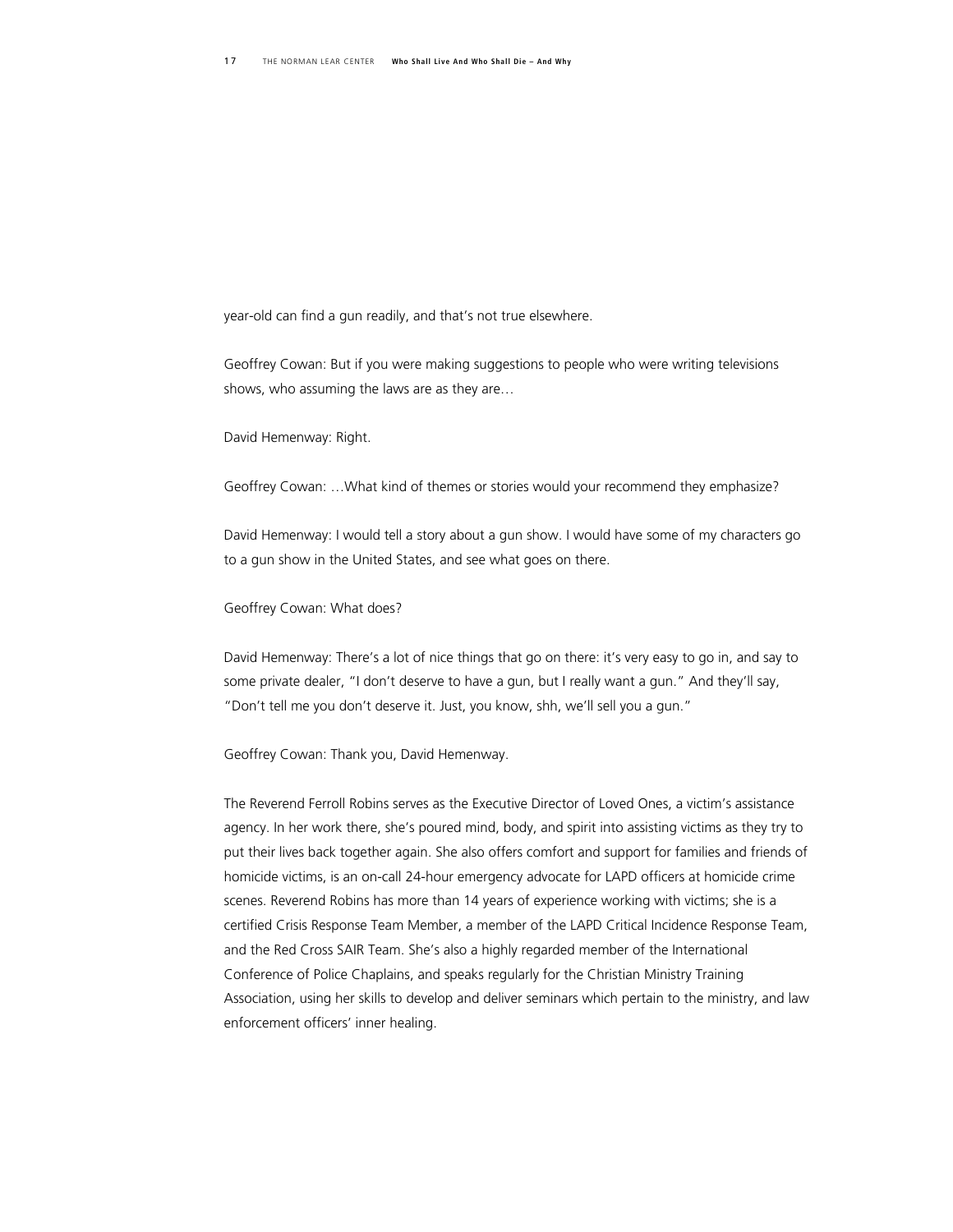One of things that I think we all realize, but we don't internalize the way you have to, Dr. Robins, is the dealing with the violence day-in and day-out, the impact of violence, not only on the people who have themselves been the targets of the violence, but also on their families and loved ones. Could you talk a little bit about homicide deaths, and how the people who are related to the victims react? Please also touch on how hard it is for you, as somebody who is constantly in touch with those families.

Reverend Ferroll Robins: Gosh, just to give you an idea, I've pulled some statistics today for the homicides in the city of Los Angeles, so far to date for this year: there have been 48 homicides in the city of Los Angeles from January 1 till February 11. When you look at those 48 homicides, you have to look at an average of about 10 people connected to that homicide. So that's, what, about 4,800 people? Am I correct? That's a lot of people! Forty-eight is a small number, but when you look at that 4,800 people that are affected by this one incident, and that's just saying a mother, father, grandparent. We're not talking about if the victim is a child, their teacher, if it's one of your co-workers, or your neighbor, that number does not even include them.

We've had situations where there was a heavy impact on a church who lost a kid in the choir – very active young lady that was in the choir, and she was killed. That was devastating to that youth choir, they were literally torn apart.

I don't think we get enough media coverage on these impacts, because they go beyond the actual incident: these people suffer illnesses that come upon them from their grief. Their grief can be so severe that you

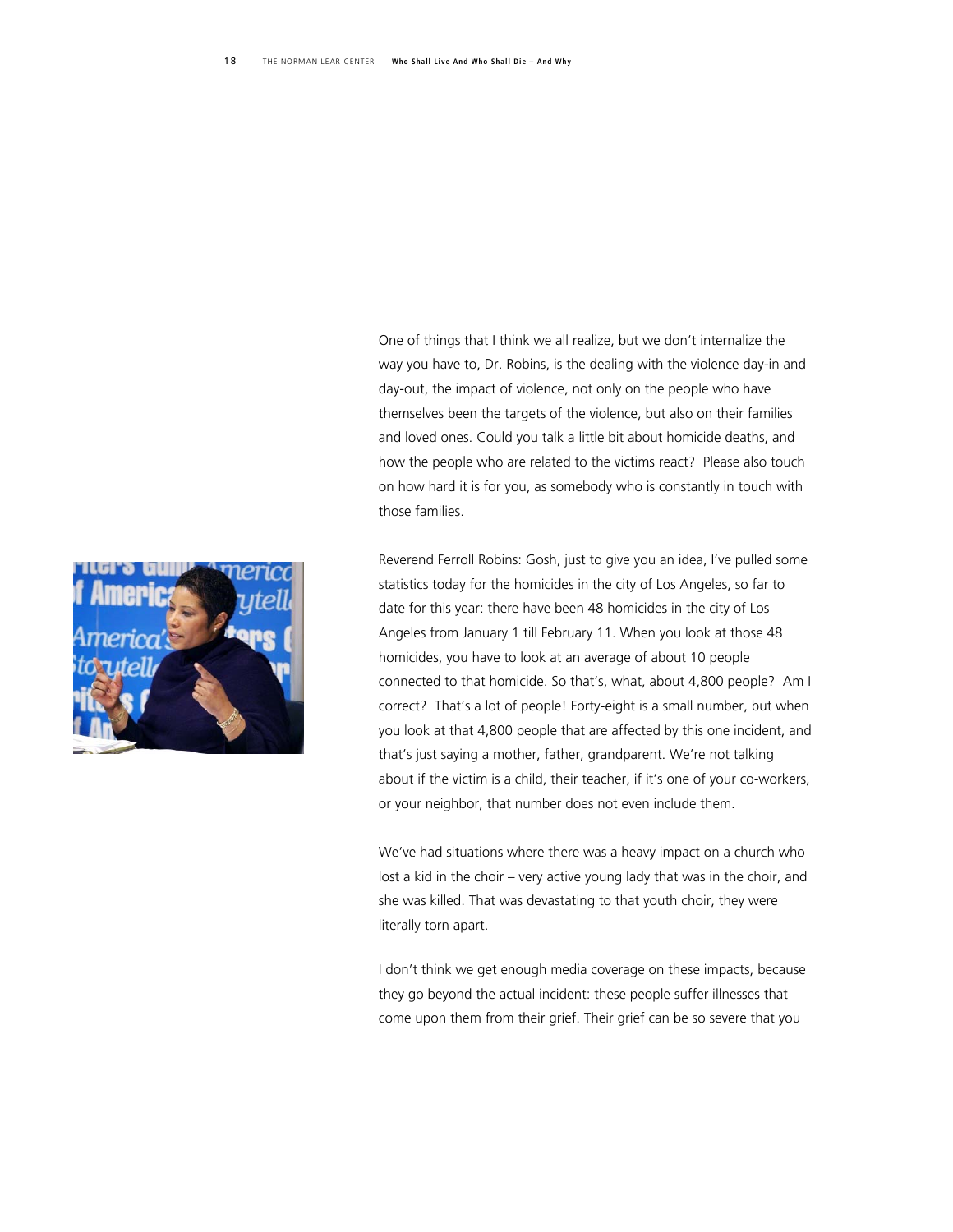have individuals that literally feel like they're just in a lake of depression, and they can't get out. There are people who have suicidal thoughts – sometimes there are situations where a relative or friend of a victim wants to kill themselves. But other times, there are situations where the pain is so unbearable that a person would rather be dead because it feels like you've just cut a piece of them out. It's really devastating.

I've been going on these crimes scenes for 14 years – people wonder how I can do that. Number one, when I go, and I try not to look at anything that I don't have to look at. I try to deal with that family right there, and when I leave there, I try to leave it there. That's not always easy, especially if the crime involves a child. I did that for 10 years.

But four years ago, I became one of those families. It was devastating! Me and God had to have a talk, because I was like, "You know, I'm trying to be good, but what happened here?" Four years ago, my brother was shot and killed: he was going into a Blockbuster store to rent a video, so his murder became "The Blockbuster Murder." Instead of my brother's name, all of a sudden, it was called, "The Blockbuster Murder"! My brother's name wasn't Blockbuster, you know, his name was Joseph, that was taken away from us.

He was going into the store, and some young men were in there robbing it. And as he approached the door, we believe he looked up, saw them, they saw him, and he turned to walk away – I don't know if they thought he was going to the phone, or what. The guys came out of the store, and approached him. One guy asked him to turn around, he complied. The guy asked him to drop to his knees, he complied. The guy put a gun to the back of his head, and shot him.



**Four years ago, I became on e of those families.** It was devastating! **My brother was shot and kill ed.**  Me and God had to have a talk, **because I** was like, "I'm trying to be **good, but what happened he re?"** 

**THE REAL**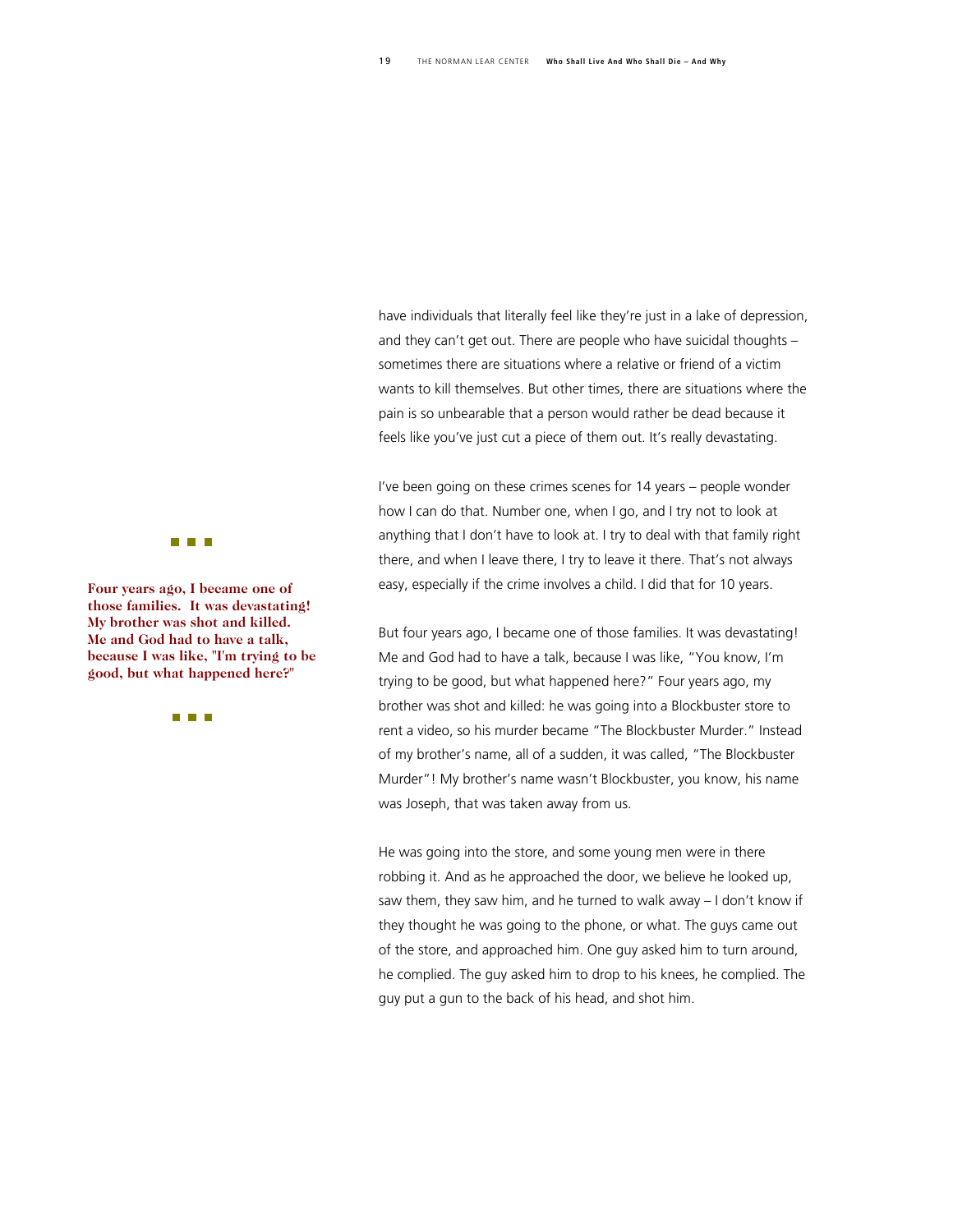Watching the clip earlier represented a setback for me – it was a reminder of that time, of being in the hospital. It was very devastating for my family, and very devastating for me because as I said, it's a job I had been doing for 10 years. I felt like I lost my life for four years: I functioned; I smiled; I went to events; I preached from the pulpit; I consoled other people; I went home, and behind those doors, I was wounded. I can only tell you that there were times that I literally sat in the middle of my floor, and could not function. All I could do was look up to God and say, "God, if you don't help me, I can't make it through this." I was Bible-toting, and Bible-preaching, but hurt, you know.

Geoffrey Cowan: Well, you live with this professionally, you've lived with it personally, and you also see it on television. How does the depiction of these episodes in the popular media compare with what you experienced, both as the sister of a victim, and also as somebody who is dealing everyday with police officers and families?

Reverend Ferroll Robins: I think most often, the victim's emotions are not portrayed at all in film, other than in the initial crime scene, or during the initial knock on the door. There are so many other levels besides that initial screaming, "Oh, that's my loved one!" "Oh, that's my son!" "Oh, what happened?" There's a long road to healing with this – it's not healing: you just learn to manage the hurt; you learn to cope with life again; you learn to find a new normal. Because normal will never be as it was before the incident happened.

As for watching television, there are many times I turn it off because I'm seeing an incident, but I'm not seeing the other side of it – you know, I see the guy getting carted off to jail, and what have you, I see the



**I think most often, the victim 's emotions are not portrayed at all in film, other than during th e initial crime scene, or knock on the door. There's a long road to healing with this.** 

**THE REAL**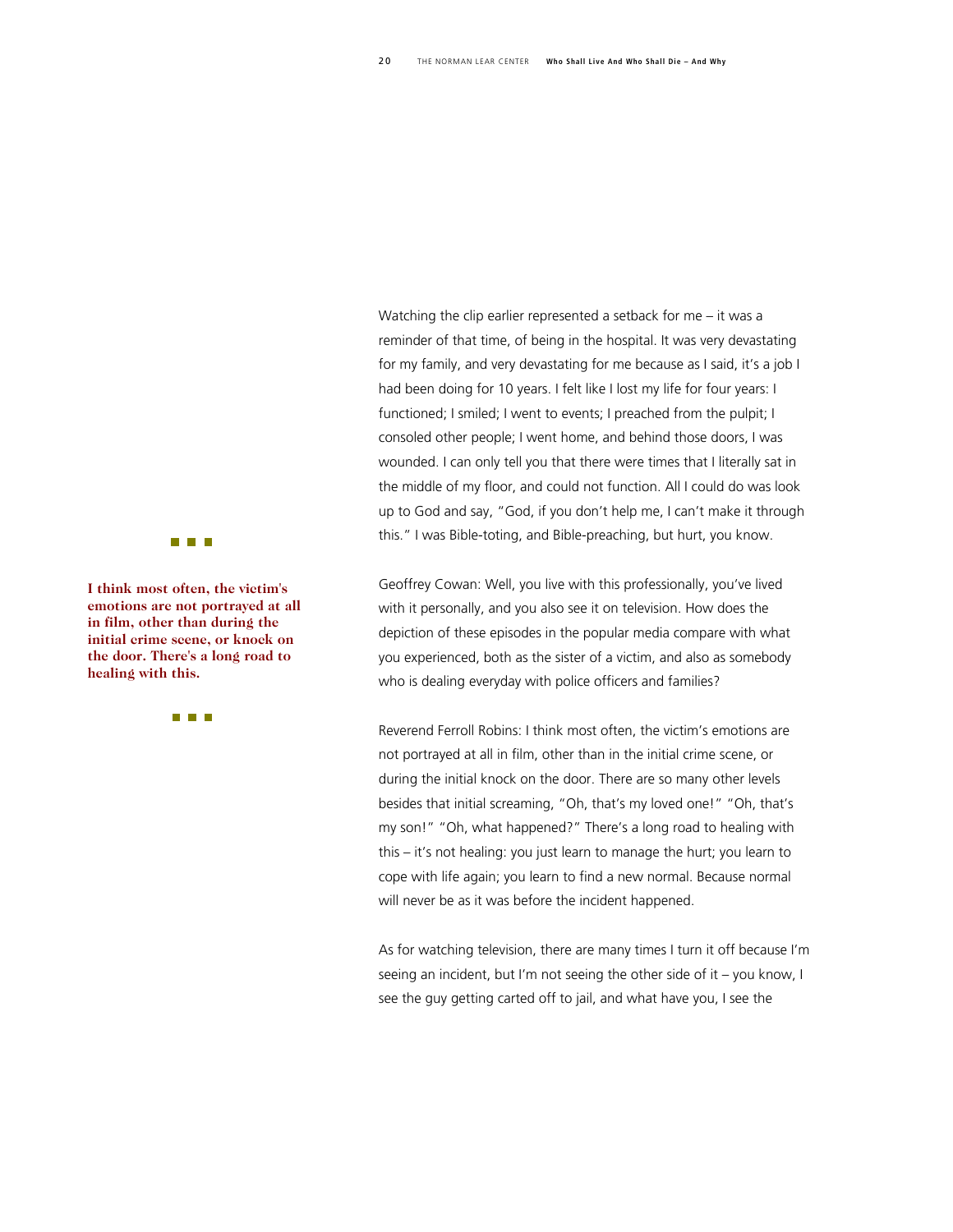officers putting them in handcuffs. I don't often get to see the officers who are in pain when they look at a six or seven-year-old kid being killed, I don't see that officer sitting back and thinking, "Wow, I've got a six-year-old at home! I have a seven-year-old at home! That could've been my kid!"

I think I would like to see a lot of those emotions, there's a lot of things that can be put in an episode, but it's still going to be very painful. Sitting and watching that *ER* episode, I'm still having flashbacks. You learn to manage them, and you learn to cope with it. But the fact that I can sit here, and see that little girl, makes me also remember going into that hospital room for the first time, seeing my brother on the table with all of this stuff in him, and not being able to say a word – that will be a flashback for the rest of my life. So it's also a flashback for other family members, especially if there's a child involved.

Geoffrey Cowan: Thank you so much, Reverend Robins.

Gilbert Salinas has a powerful story of his own. He has been confined to a wheelchair for more than a decade, having been accidentally shot by one of his best friends. He spent 26 days in a coma after the shooting, and six months at Rancho Los Amigos National Rehabilitation Center in Downey, adapting to living in a wheelchair. Mr. Salinas was raised in the Los Angeles area, surrounded by violence, gangs, drugs, and guns. As a child, he witnessed violence around him, and soon became caught up in the cycle, ending up in juvenile and adult detention centers. He turned his life around only after witnessing a cousin and a childhood friend get murdered.

A former gang member, he's known the streets and understood many of the kids, people he now works with in South Central, Compton, Watts, and East Los Angeles. As he began his transformation, Mr. Salinas began to think differently, as he connected with positive role models, including his greatest supporter, Doctor Luis Montes, Director of the Children's Pediatric Rehabilitation Department. The support, mentoring, and training he received from Teens on Target led him to assume the leadership roles for his organization, and for other related violenceprevention efforts.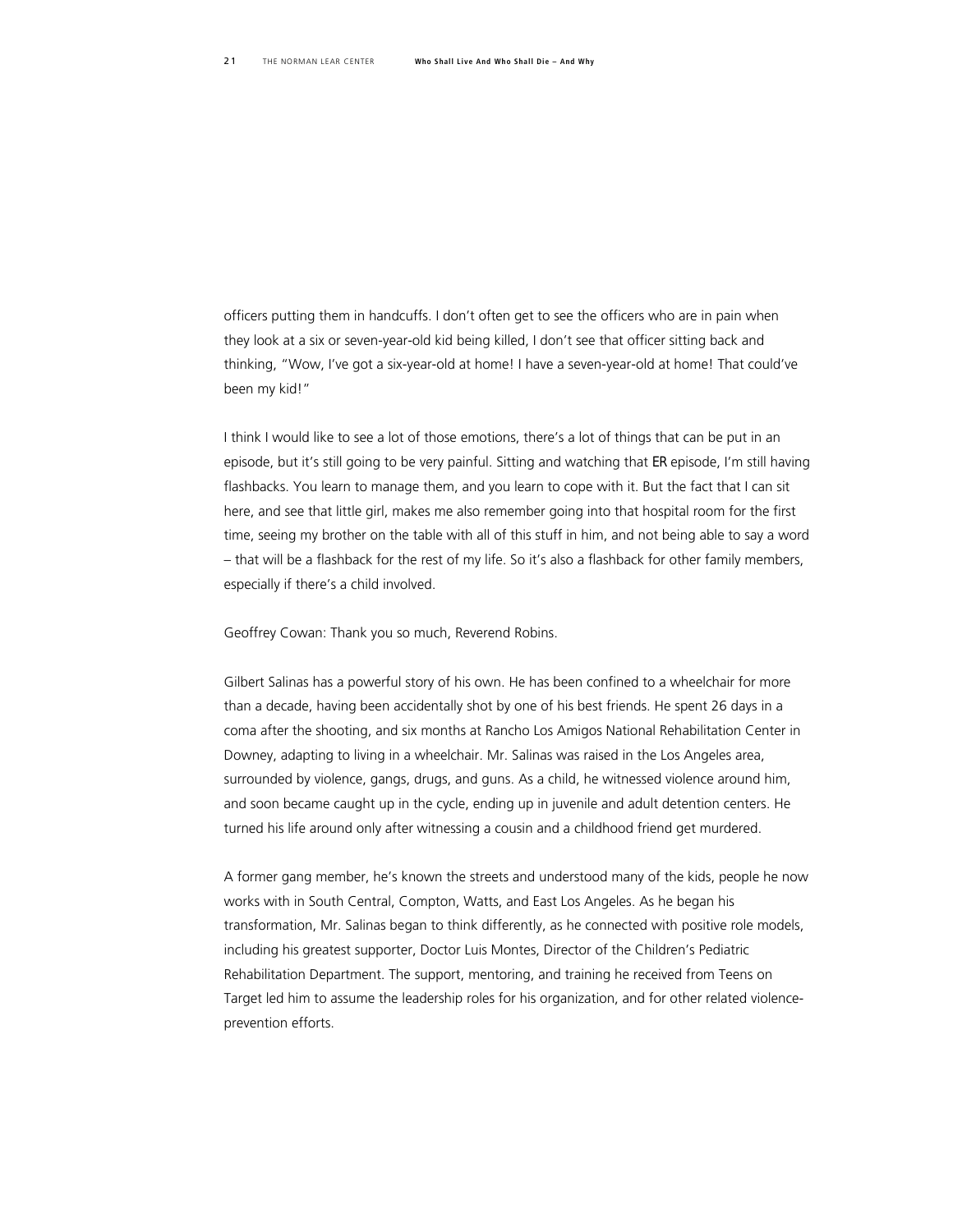He's now the director of Teens on Target, and also a coordinator for Caught in the Crossfire, a pastor in the Violence Prevention Coalition, program manager for Rancho Los Amigos National Rehabilitation Center's Family Project, where he works with patients who are victims of violence by providing them with resources and support that they need.

We've just heard a couple of pretty devastating stories. We saw one on the air. Mr. Salinas, you've lived through more than one. But maybe I could ask you to describe your experience, and the story that you were able to tell to the writers you met today that had the most impact.

Gilbert Salinas: We had a long day today, as mentioned, we drove around a whole lot. We went and spoke to a few writers. And they were able to sit there, and actually absorb our experiences, and hear about some of the programs that are successful. What I kept emphasizing to them was the fact that they need to solidify their relationship, their partnership between us and the media, TV shows, and movies, so that people like us who are working with nonprofit organizations can get our message out.

One of the questions that one of the writers asked was, "How can we help you with our issues?" I had to say that just getting the message out, and showing solutions that work will help us. I did see that *ER* episode where they brought in the CeaseFire Program, a successful program in Chicago that's been going on for a number of years. That was a great, because then CeaseFire got calls from all over the world, and were supported in their efforts!

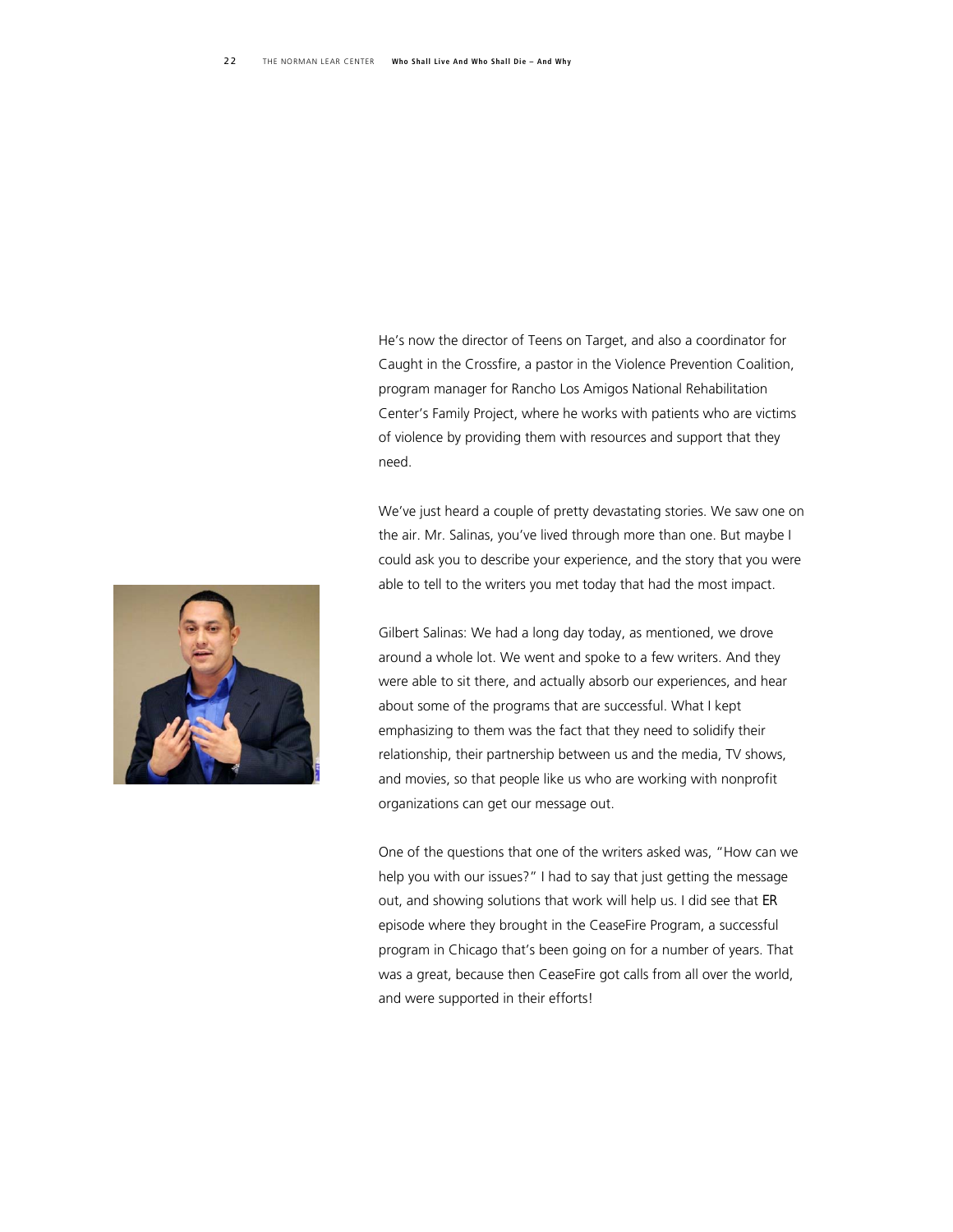So even if it's a little episode, or a few minutes, or an hour that we're getting, that's a lot of free publicity that we cannot afford. We're a nonprofit, you know – we've got very small budgets. That kind of publicity is not something that we can pay for. So I just kept reemphasizing that.

Geoffrey Cowan: You did live, and you are living in the streets that are being depicted in these stories. Can you talk for a minute about the television viewing patterns of the people in those communities, and whether they will be likely to see shows like *ER,* and if so, how they are affected by them?

Gilbert Salinas: It's funny that you mentioned that, because I was asked that today: some of the TV writers were talking about their audience, about the fact that all the kids that I work with might not be watching their TV show because it comes on at a certain hour, and their audience is more of a middle-class base.

But the important thing was that, even in the middle class, they often don't know about the issues that are happening in the inner city. It's not that they don't want to know; they just don't know. So by reaching a broader audience, it can bring those messages out. I can't say what my kids are watching in my communities: a lot of them don't have cable. Some of them don't even have TV.

Geoffrey Cowan: Do they ever talk about popular entertainment programs?

Gilbert Salinas: You know what stands out, you know, in the areas that I work in is a lot of the hit pop culture and that whole message, and the screening of films that come out of these areas. But what happens is that a lot of times, they're not depicted right because they're not authentic. You have people that are trying to create a movie that's based on somebody from the hood, but it's not about somebody from the hood, it's not authentic.

What needs to happen is there needs to be more partnerships with people like – there's a young man here, Manuel Jimenez from Suspect Entertainment. They need to bring people from the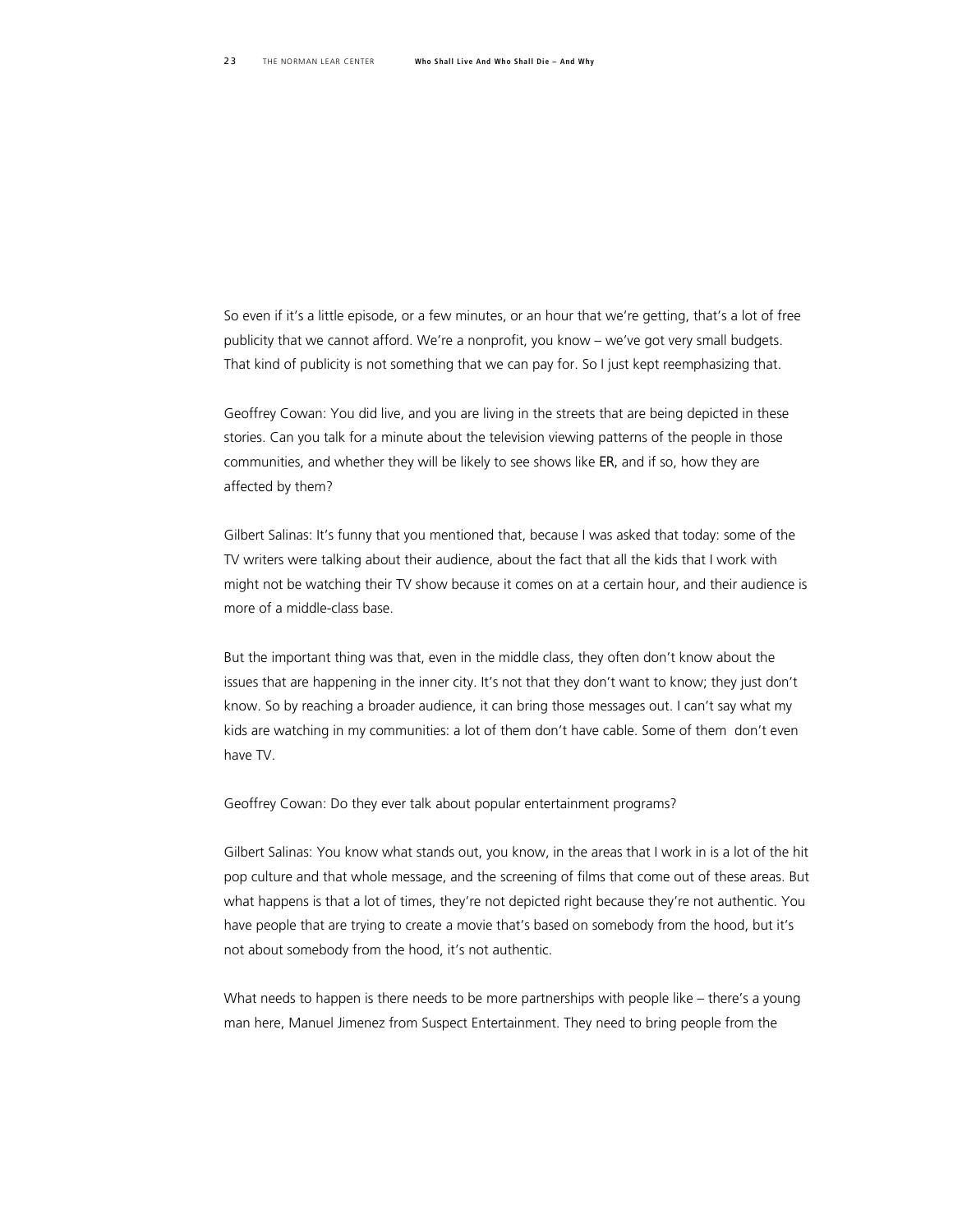community to help show that community depiction, that's an important piece. The kids are seeing these movies, the movies are trying to show what's going on in the inner cities, and the kids are not buying into it. They're not learning anything from them.

Geoffrey Cowan: Can you describe a little bit of the difference between what people are seeing on those shows, and what it's really like?

Gilbert Salinas: For example, when you see somebody coming into a room, and taking out an AK-47, shooting up everybody in the room, and then getting shot themselves; they then get a knife and stick it into the wound, pop out the bullets, and then walk down the street. And, you know, it just doesn't happen that way. They're not really showing the aftermath, some of the things that were talked about earlier with Reverend Robins. The aftermath, the healing of the community, the healing of the families, the victims themselves – you know, what happens after you get out of the hospital?

Our program's been successful at adapting youth back, helping them come back into mainstream society once they're injured. One thing we do is follow up with them for a whole year, and try to provide case management for that whole year, where we're constantly examining the resources that the person needs. A lot of times in these shows, they're not showing any of that. They're showing somebody being shot, and either they die, or the next episode comes on.

Geoffrey Cowan: This is my last question: could you please tell the story of one particular person who's been through your program, and describe what that experience was like?



**Our program's been successf ul at helping youth come back int o mainstream society once the y're injured. A lot of times in th ese shows, they're not showing a ny of that.** 

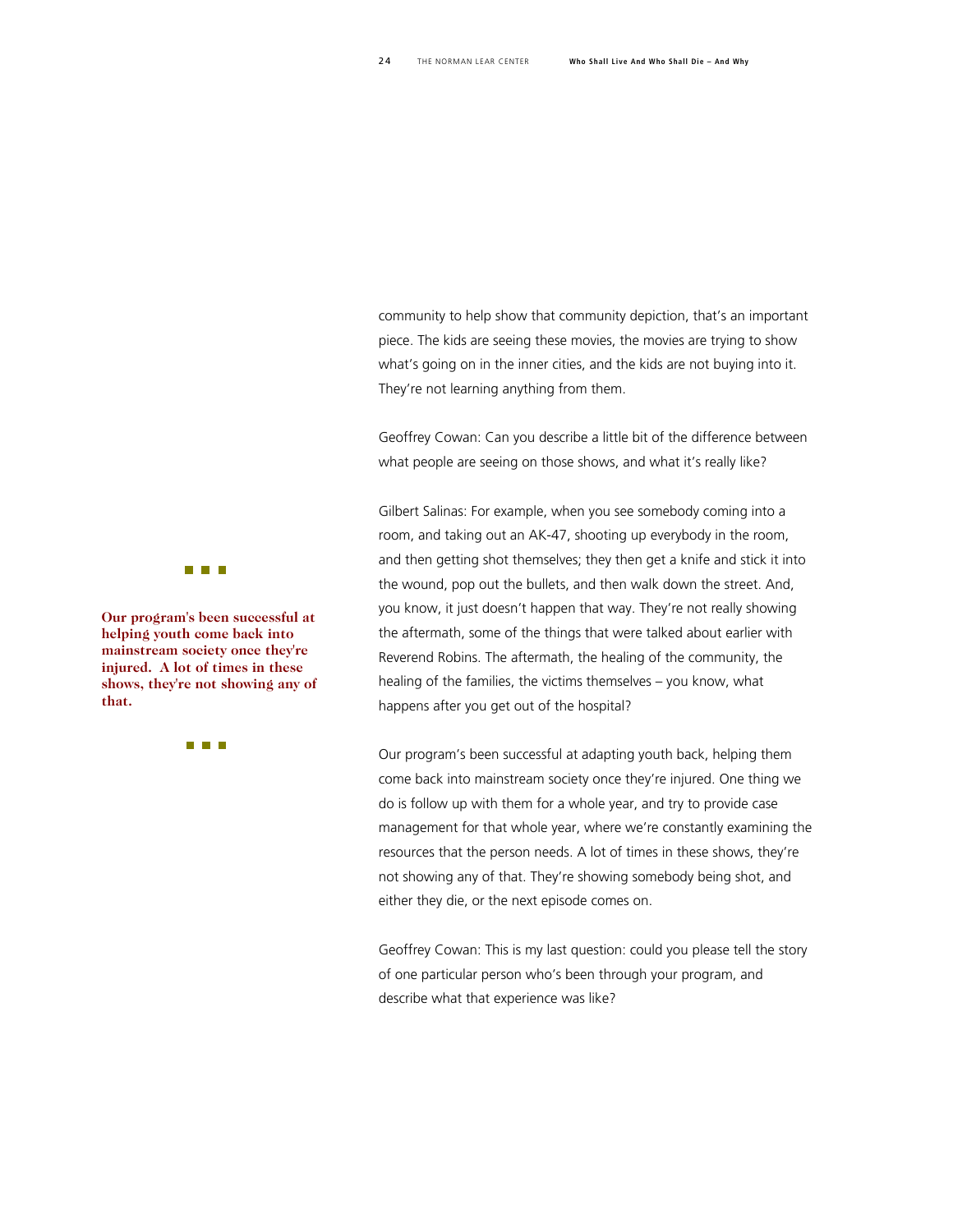Gilbert Salinas: I'll just walk you through one of my cases. We have this one kid who is 15 years old: he got shot four times; in the process of his getting shot, two of his cousins died. They were standing in front of an apartment building where they were having a *quinceañera,* a Sweet 15 party, in the back yard, and somebody drove by. This occurred in the city of Compton during the time when there was a green light out on all Mexicans by African-Americans: they stated that any time after dark, any Mexican who was out was going to be shot and killed : this was in tandem with racial violence and rioting that was happening at Jefferson High School.

This kid ended up at Martin Luther King Hospital, he spent three days there. While he was there, his mother was there every single day by his bedside, what any mother would do for their son. In the process, she lost her job because she wasn't able to go to work. As a result, she became homeless because the owner of the house in front of which the boy got shot, came over and said, "I don't want any of these problems. There's too many people living in the house! Everybody get out!" The Department of Probation called us. Martin Luther King Hospital called us, and wanted us to work with this youth. I went to see her, we were talking in the car about how I could help her. I set up a case plan with an intake form and a consent form, and I tried to figure out how to help this family out.

The first thing was they needed some housing, somewhere to live. The mother needed a new job. I wanted to be an advocate to that effect. I recommended going to the Southern California Rehabilitation Services, people whom I know.

In the process of driving there, we hit about a block or two, and smoke started coming out of her radiator! So now she needed a radiator, too! I needed to hook her up. We dropped off the car, the radiator was getting fixed. We drove to SCRS, and I got her a listing of HUD housing. I got her applied for Section 8, I got her a hotel voucher. I got her money through a program, the GAIN program – it's totally free because her youngest daughter was born here. So the mother was able to get a one-time donation of \$500 to help with the deposit. She got emergency food. So we drove away with a trunk full of sandwiches, and canned foods, and stuff in my trunk.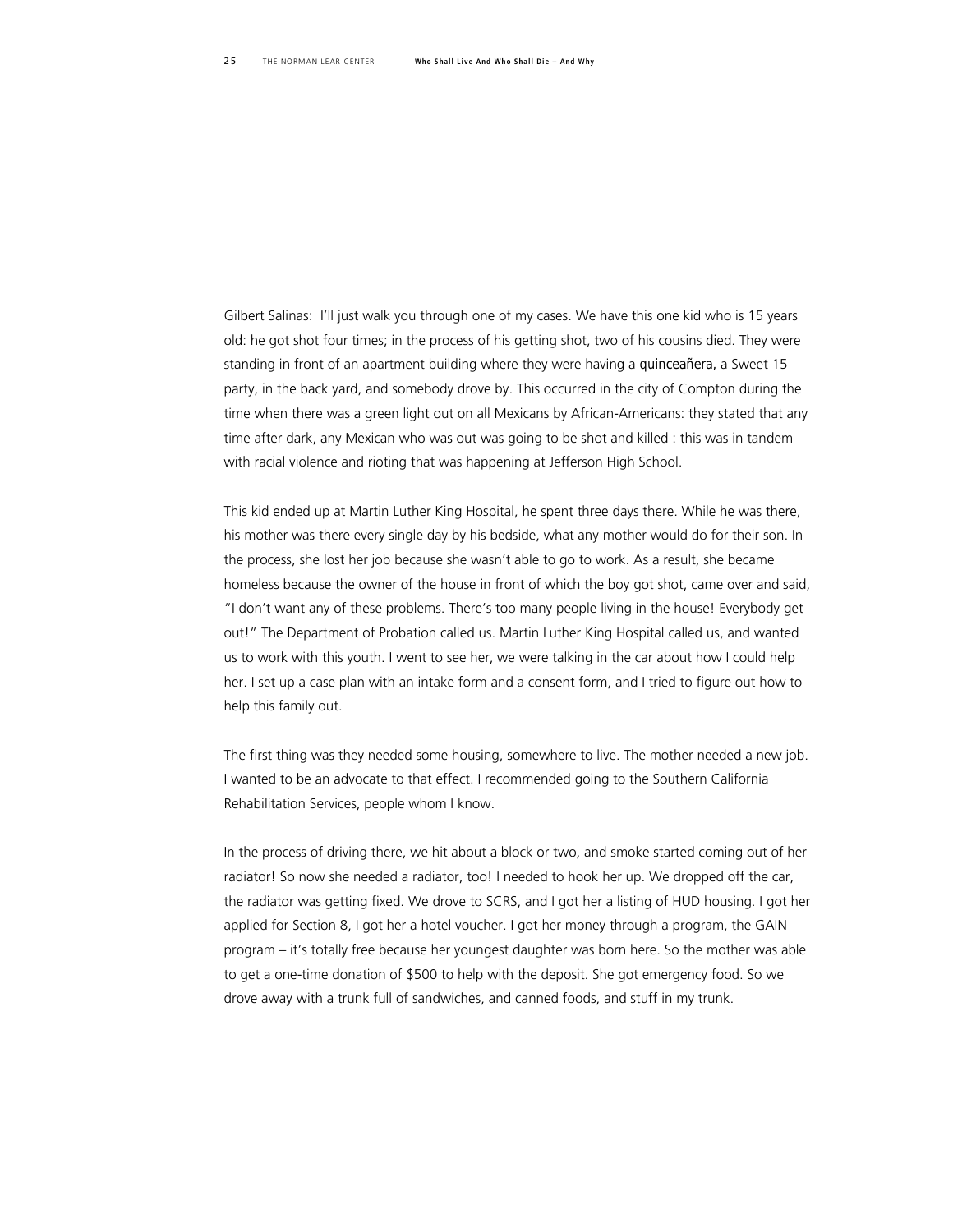I drove them through a drive-through so I could buy them something to drink, and I can't begin to tell you about the look on the 14-year-old daughter's face in the back seat, she was eating a sandwich that they gave her. She busted it open and offered it to me. "You want some?" I was like, "No, I'm fine, but you eat." And just to see the look on her face, knowing that they'd been homeless for a few days, and they'd been without – they hadn't had food to eat, they hadn't had anywhere to live.

So by the time we got back to pick her car up, all these things were in line. I only had one week to find them a place to live because the hotel vouchers are only good for a week., I had to find them somewhere to stay. It was Friday, and I had to work over the weekend.

Come Monday, we were back in the mix. I went over there to the hotel, I picked them up, I found out what it was that we had to do. I found them a faith-based agency that had a room for rent, they were able to accept them there – it's not easy for a family of four to move into a onebedroom, especially if they don't have a job, and they don't have credit, and they're not even born here. Those are the realities and some of the walls and barriers that we face in Youth Alive, and a lot of the stuff that we've been taught: we just go around the barriers. I'm like Nike, "Just do it." I go out there and do it. We found that this family was able to open up their doors and rent them out a room. So then, they had a place to live.

Now the kid was about to get out of the hospital, and he had somewhere to go. The 14-year-old daughter and her mom didn't have to sleep in the car anymore. And the other two daughters didn't have to sleep at different people's houses. We got them all under one roof. But



**I can't begin to tell you abou t the**  $\frac{1}{2}$  **look** on the 14-year-old daughter's **face, she was eating a sandw ich that they gave her. They hadn't had food to eat, they hadn't had anywhere to live.** 

**THE REAL**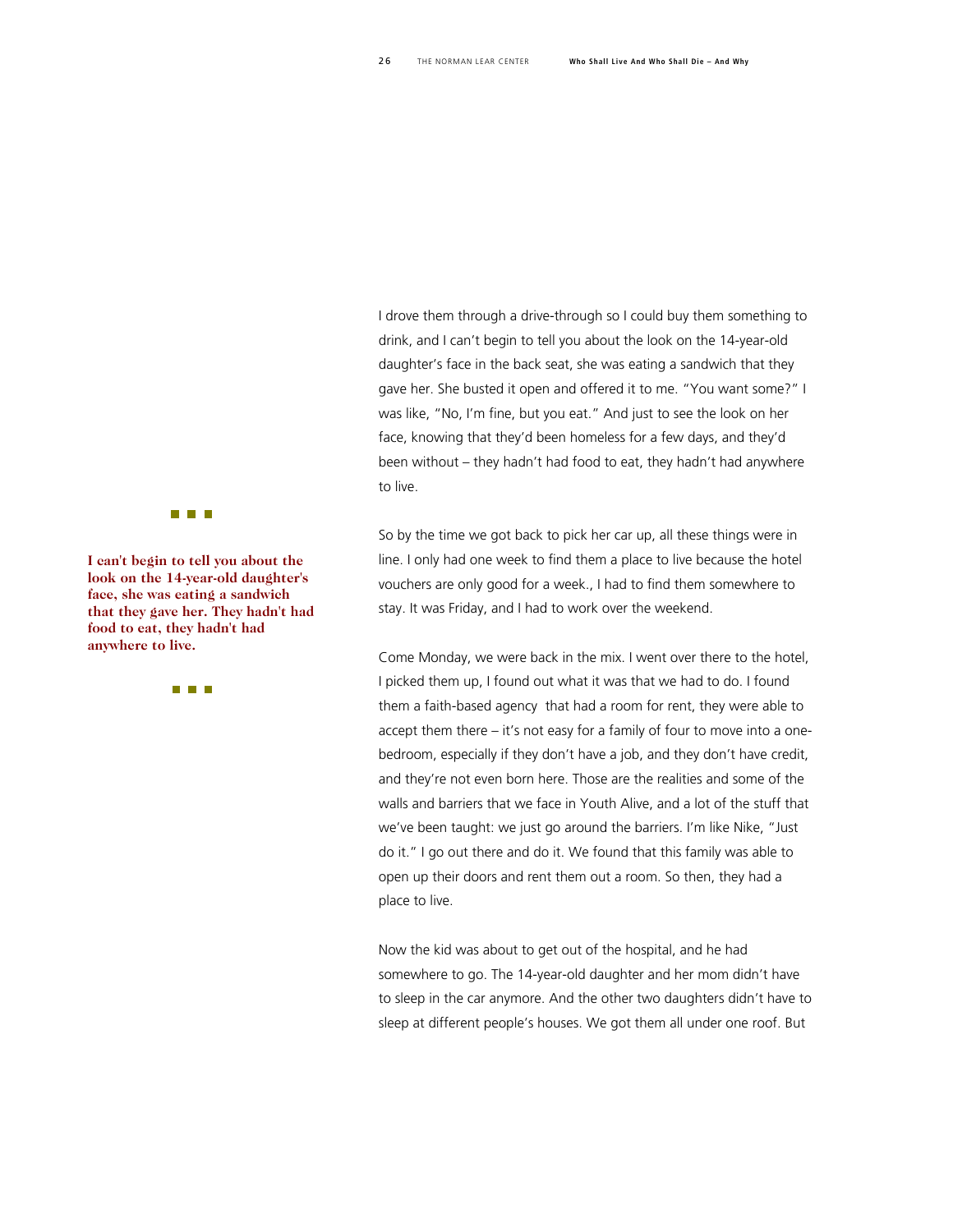it didn't stop there: the probation officer got called in because the kid got shot: they wanted to arrest the kid. So I had to become an advocate, and mediate between the probation officer and the kid. It makes a world of difference for these kids just to have some advocates. Then we had to enroll all the kids back in school, so it became a matter of going, and picking up everybody's transcripts, and getting them all situated in a school environment.

That's just one of the cases I followed through. We're very structured, we have a plan that we try to follow – every six months, every two months, it might change. But this plan is for a whole year.

A year later, that family needed more services: the kid was repeatedly not wanting to go to school. I had to go find him a new venue, somewhere where he would feel comfortable. The reason he didn't feel comfortable was because he had a colostomy bag, and sitting all day in a classroom, the bag began to smell; he was really uncomfortable being there. So we tried home studies, thinking that perhaps they might work.

We're constantly looking out for resources. That's just one of the cases – some of our kids are needier than others. Sometimes I'm the first one who gets the call when they get through the hospital doors. And just walking into a room, and seeing a kid who's laid up and been shot eight times, who's just been told that he might be paralyzed forever, or still has blood from the wounds from a few nights before on his hands – a kid like this just wants to reach out, and hold my hands while he cries, or something as simple as that.

It makes a world of difference, the moment that I'm sitting there talking to these kids and reinforcing that I am here to help, not only for that

#### **THE REAL**

**And just seeing a kid who's laid up and been shot eight times, w ho's just been told that he might be paralyzed forever – a kid like this just wants to reach out, and hold my hands while he cries.** 

**THE REAL**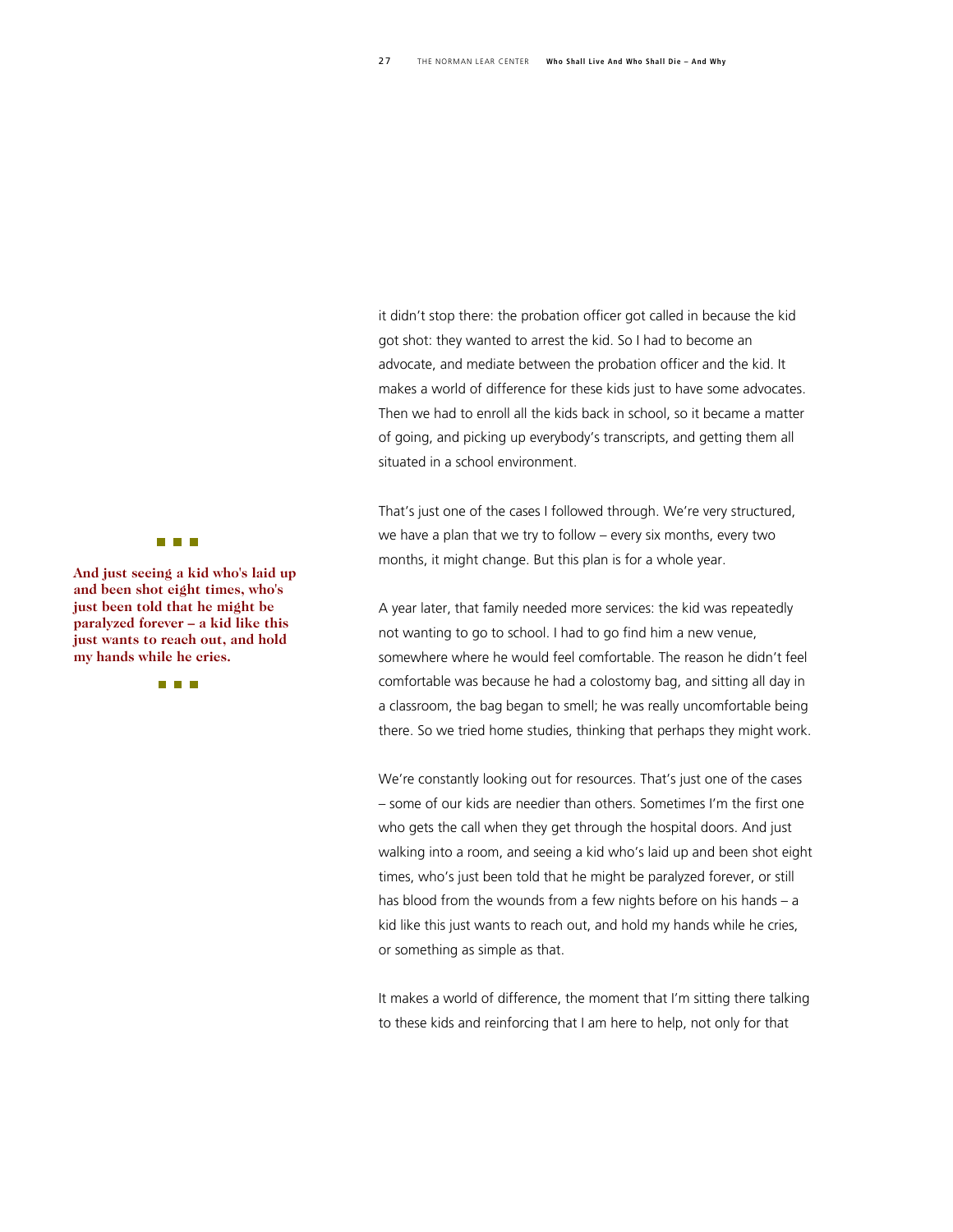kid, but for the parents. I've gotten comments like, "Before you came, we thought our life was over." And that's a beautiful thing.

Geoffrey Cowan: Thank you for sharing that. Are there some questions from the audience, or suggestions?

Alva Blair: Well, first of all, I'd like to say thank you to each of you for trying to get accurate information out there. My name is Alpha Blair, I'm a writer. It sounds as if TV shows and films need to be encouraged to include in their budgets money to hire people with first-hand knowledge of the societal issues without just exploiting them for entertainment value, the shows and films can also be giving true information to the public. It just seems as if, it's a medical show, they will hire a doctor, to inform their viewers about medical procedures, and they want to make sure they're not making mistakes. But it sounds as if they need to go beyond that, and also hire some people who know what it's like to grow up in the inner city, or know what it's like to have suffered certain crimes and conditions.

Alva Blair: But I want to throw a thought out for anyone who is religious: religion is very personal to people. It's something that people feel so strongly about that it's often very hard to describe. I'm a great believer that whatever one's faith may be, that it is still crucial to be open to accurate scientific information. Without that accurate information, we may feel like that lady who thought she was cursed rather than helped at the hospital. It seems as if, by the very nature of scientific accuracy, and by making people feel that they must really assure the victims, that TV and film writers are not including religion.

So the question I'm coming to is how can we encourage people to have their faith, but to understand also that there is science, and that sometimes you really need to know what the science is so that you don't end up losing faith?

Geoffrey Cowan: Somebody want to take a crack at that? Let's have the Reverend Robins.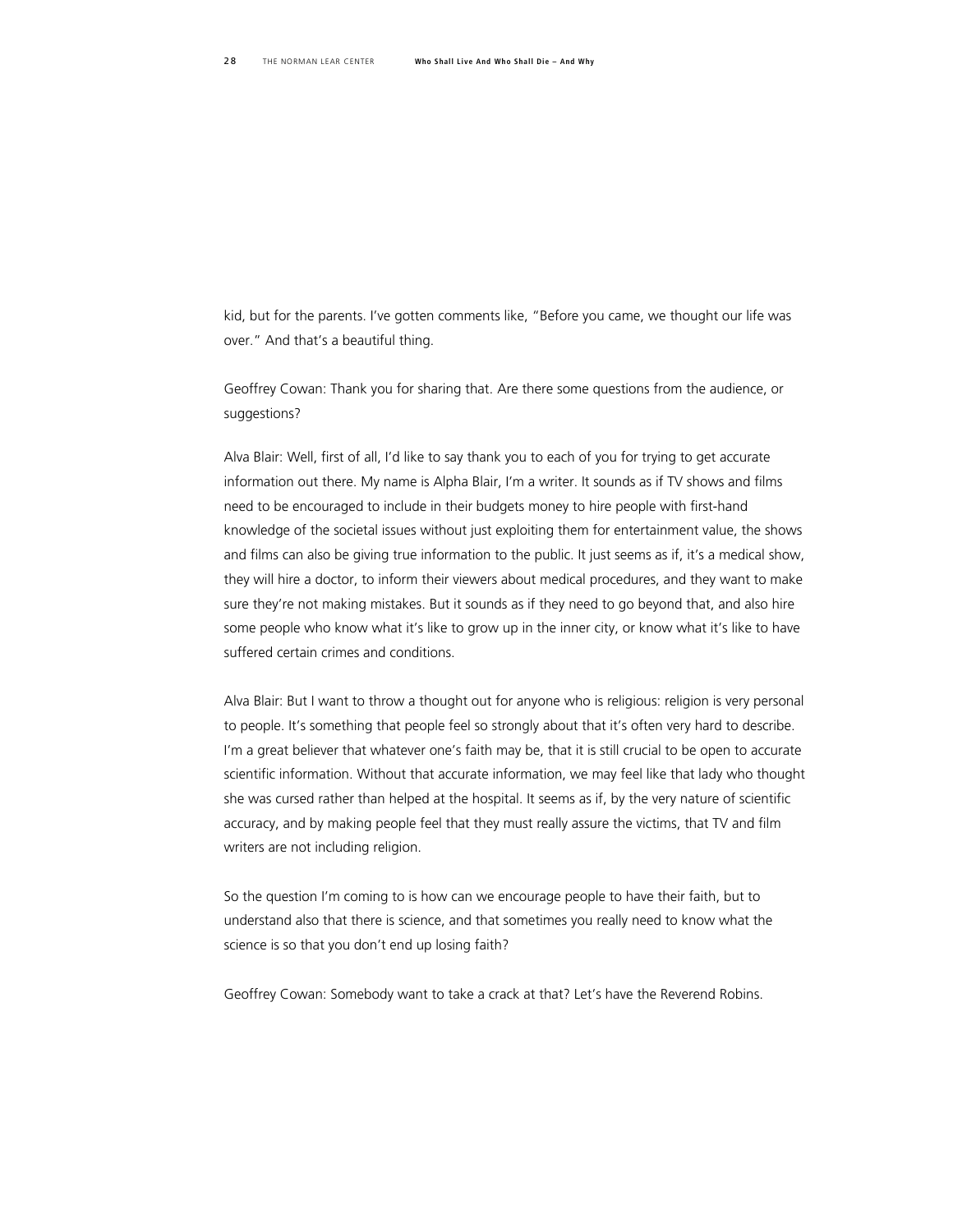Reverend Ferroll Robins: Cool! I know. Wow! Let me say this, and I'll be very candid about religion: I think each person is entitled to their belief system. When I work with people, in my bag or my kit, I carry rosaries, I carry Jewish writings, I carry different things. Granted, these are not my faith, but if I'm dealing with a situation out there, my job is to comfort people of many faiths.

I think that one of the things that we have to get to as religious leaders, too, is tolerance, and having an understanding and support of other people who do have different faiths and different beliefs. But if there's a common goal, we still can work together towards that common goal, and information is key in any situation. So, you know, there are going to be people who are open to that, but it's just the way the world is; there are also going to be people who are closed to that. Just as Tina was saying about trying to get her message into the religious community and trying to get them to accept it, I have the same struggle with the victims I encounter – they're burying victims in their churches, you know, but I can't get an appointment to talk with anyone.

So all we can do is keep knocking on those doors, and keep pushing. But there are people who do believe in a right to all brands of spirituality, and we can embrace them.

Alpha Blair: I believe that, too. I'm just trying to figure out do we just open up the door so that people can have their religion, but still let in some of the scientific knowledge?

Geoffrey Cowan: Does anyone else from the panel want to comment on this?

Mary Anne Foo: Well, we had a young man who was very Christian, and did not believe in abortion. He had been having discussions, and watching shows. I can't remember the program, but there was in the show a young woman who needed to get an abortion, she had been raped. And when a show presents a whole comprehensive view of the issues, we use those to say to people, "Well, let's not just think it's something so simple that you can justify a certain action, but what are some other issues in the mix?" We can challenge folks to see another point of view, and to discuss that.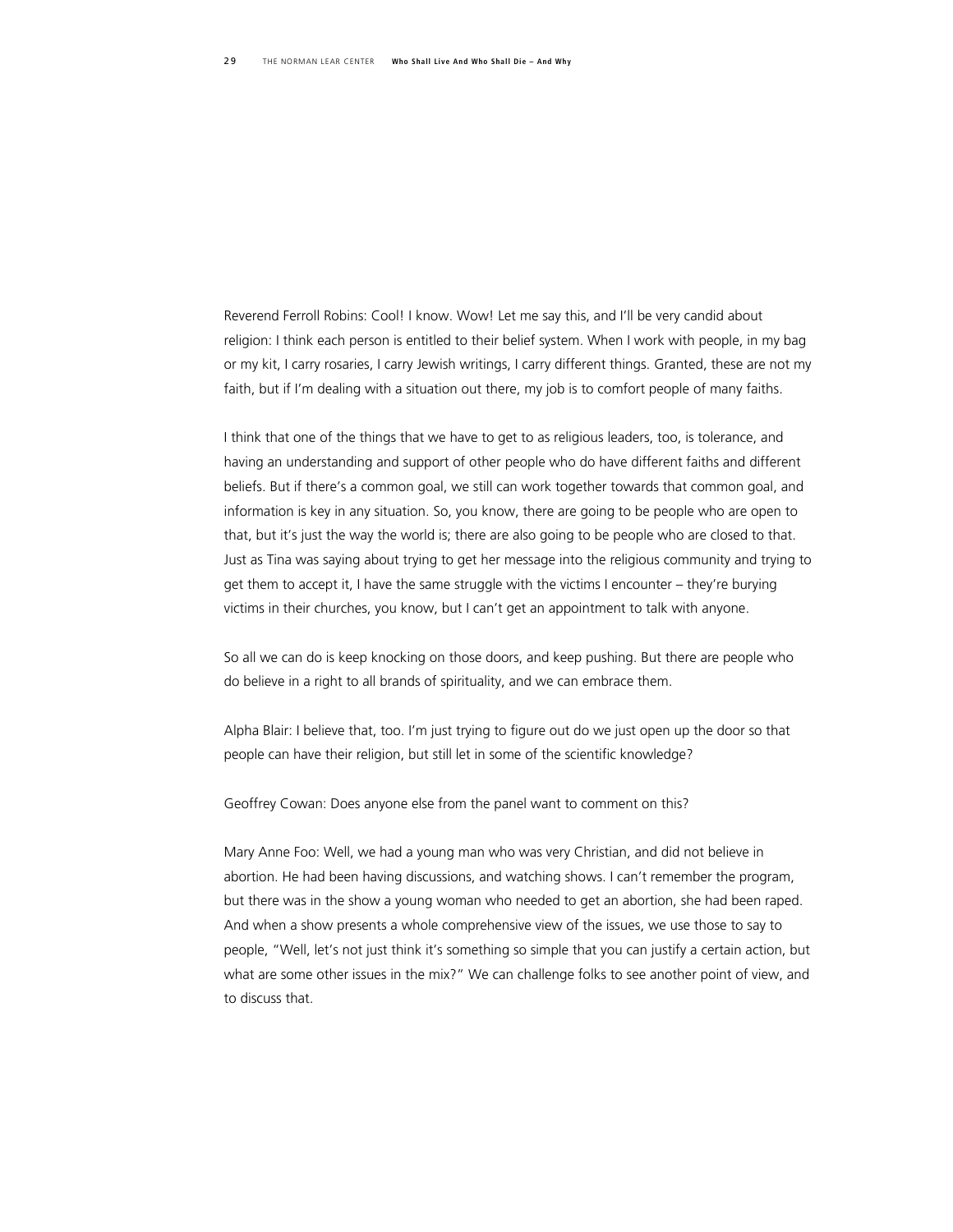I think film and television has really helped us in creating discussion and respecting people's opinions, respecting if someone chooses one way or the other, but also has enabled them to think about another point of view. The young man had no experience in seeing a different point of view. His parents just said, "You do not do that, and that's it." And with these shows, he started to wonder, "Oh, this could happen? Oh! Oh, what would I do in that situation?" I think that really helped.

Geoffrey Cowan: Tina, go ahead.

Tina Henderson: I just want to piggyback on what you're saying. One of the things that I was hoping to do with the findings of my study is to assess what ministers know about HIV. I think that's important. The other thing I was hoping to do is to get them to understand that they do not have to agree with anyone's lifestyle. It's just that the message that, "This is happening, this is how you can prevent it from happening," needs to be out there. And so that is what I would hope to see in the field of religion, in regards to this particular risk behavior that occurs today.

Geoffrey Cowan: In the back.

Audience Participant #1: A couple of years ago, there was some study that basically pertained to women and violence, it had to do with the fact that the largest segment of perpetrators of homicide and violence were women. Ten years ago, a half-percent of women were killed with guns; five years ago, 4% were killed with guns; three years ago, it was 12%. My question is, is it still rising in relationship to our society, or is it just in proportion to men?



**I think film and television ha s really helped us in creating discussion and respecting people's opinions, but also has enable d**  them to think about another point **of view.** 

**The Co**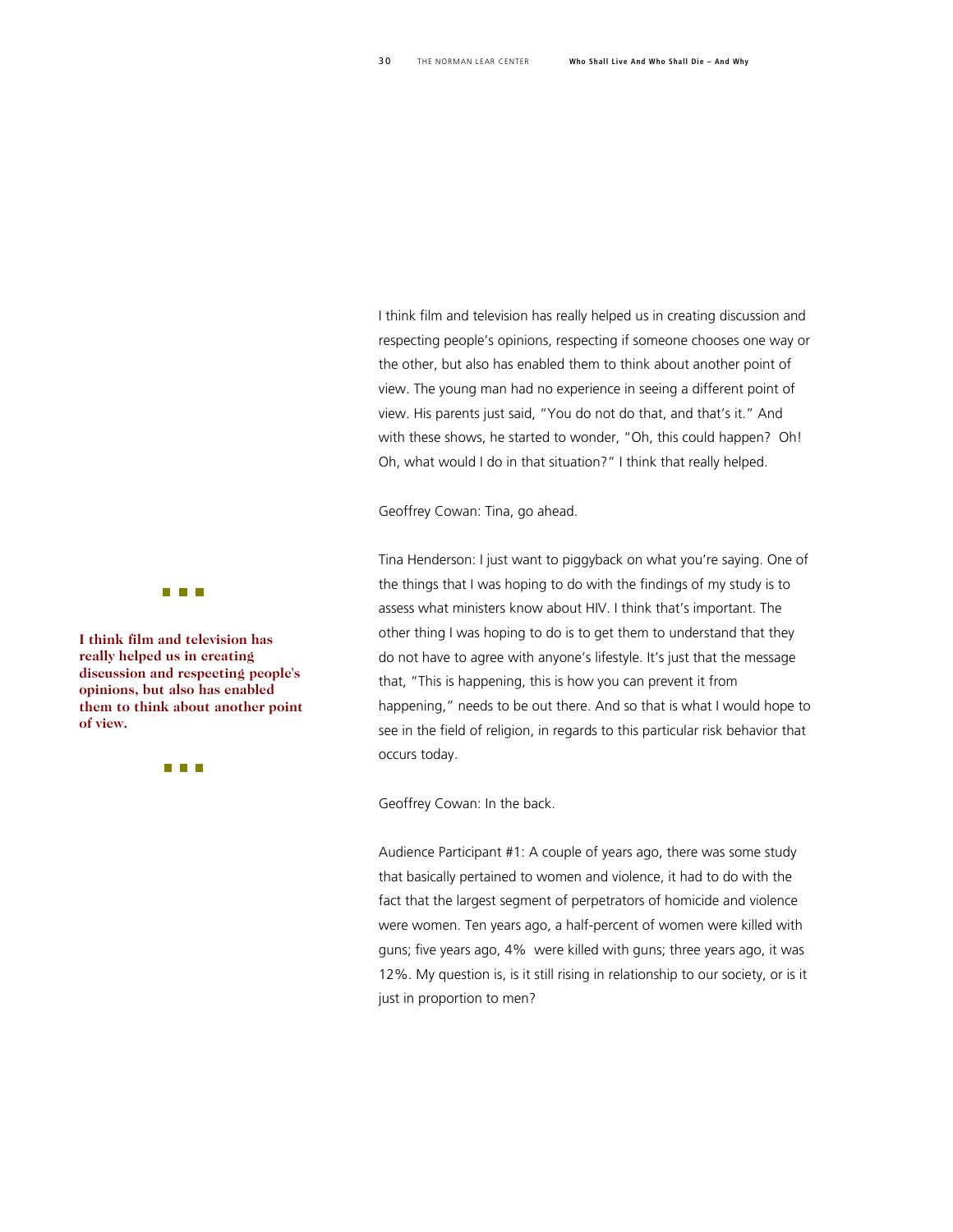Geoffrey Cowan: Maybe David could respond to that statistic.

David Hemenway: The evidence has always been that men are far, far more violent than women, that men are much more likely to use guns, they're much more likely to be homicide perpetrators than homicide victims.

There's a little bit of a debate whether or not there's been an increase in female violence, especially girl violence in schools: there's a lot of anecdotal evidence that this is true. There's a lot of evidence that girls are being arrested much more often than they used to be. If you look at the data from self-reports, and from school surveys, it's hard to find much. You don't really see it. So the question is, is it just that police are arresting girls more often than they used to, or is there something going on?

Geoffrey Cowan: But just to be clear on this…

David Hemenway: It's still a male…

Geoffrey Cowan: Yeah, the statistics that you read, which you might have read a certain way, wasn't that women were…

David Hemenway: More violent.

Geoffrey Cowan: …committing more crimes, but that there was a sharper increase in women being violent on a very small, low base.

David Hemenway: It was the fastest rising…



**There's a little big of a debate whether or not there's been an increase in female violence, especially in schools. Is it that the police are arresting girls more often, or is there something going on?** 

**TIME**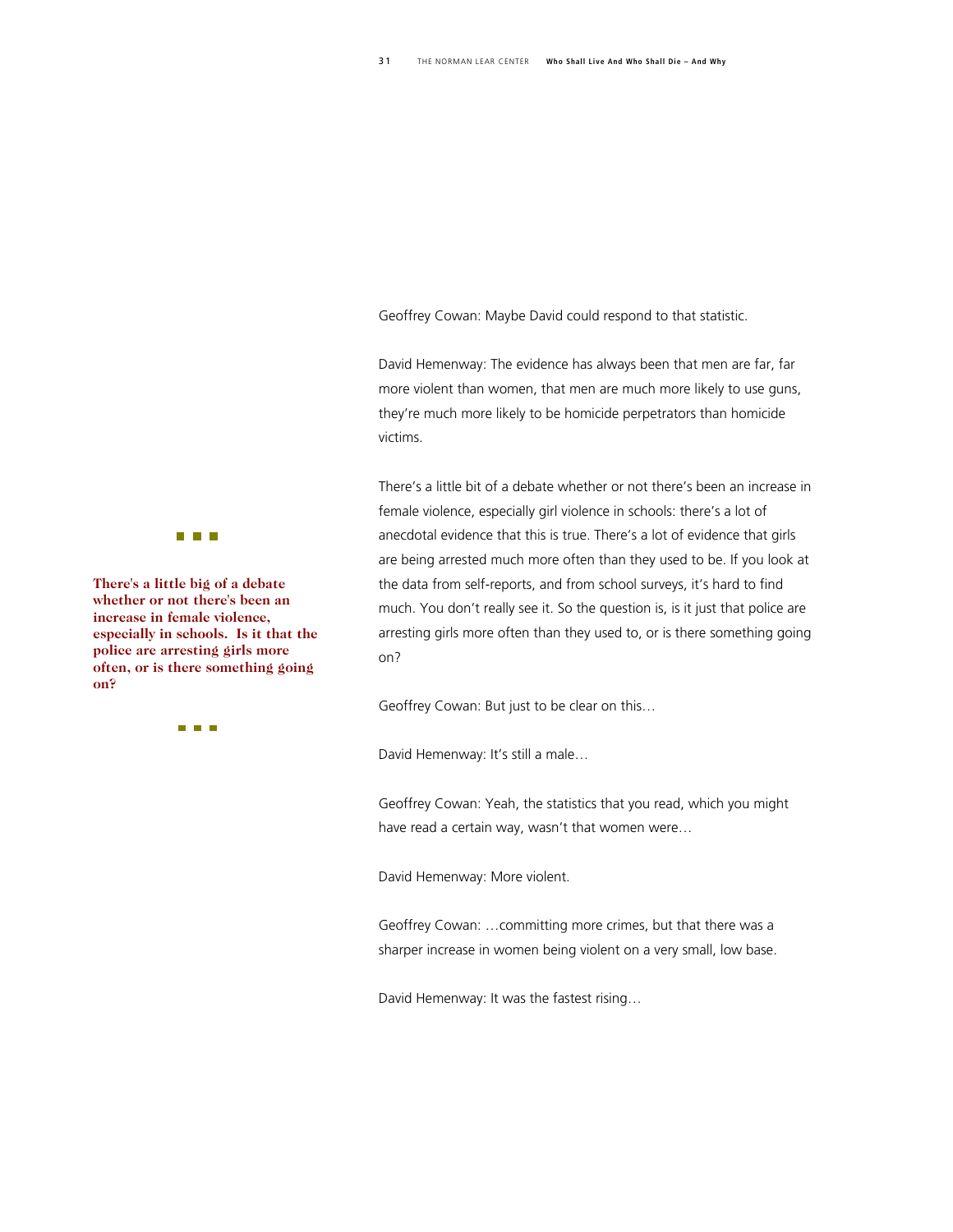Geoffrey Cowan: But it's still small compared to the violence by men. Other questions?

Sanjay Vornam: Hi. My name is Sanjay Vornam. Mary Anne, I wonder if within the communities that you work, do you find that, no matter what the degree, that you're making more progress with males or females as far as not just educating, but getting the programs you want?

Mary Anne Foo: I think we've had more success with women, because women in our communities tend to control the health of the family, especially the children. But there's still a lot of barriers. Women put the children first: most of the women we work with are low-wage workers, nail salon workers, working in assembly, sewers. And so, if they get any time off from work – because if they take any time off, they lose a day's wages – it's all about the kids, and then after comes the concern for the husbands.

Regarding their access to health, most of the men are uninsured: it's really hard for them to qualify for anything. With free screening in California – we have the Breast Cancer Education Detection Program that offers free mammograms to women 40 and over – that has made a tremendous difference, but for women. So we have gotten women in massage parlors and sewers, women who would never leave their work now come in for screening just because they've thought, "Well, if it's so important, and it's offered, that must mean that I need to do something about it." And so the biggest impact has been this whole education, the whole access in providing that service to women. If we tell them, "Go to the doctor and ask for this," it's much harder. But when I think about those services that are out there in the community, where we go and do

mobile mammography in high temples, for example, and get 300 women to come in, I think it's been tremendous what California has done.

Geoffrey Cowan: You asked about gender differences. Are there differences among the different Asian/Pacific Islander groups?

Mary Anne Foo: Yes. Well, it really depends on the generation and the length of time here. But I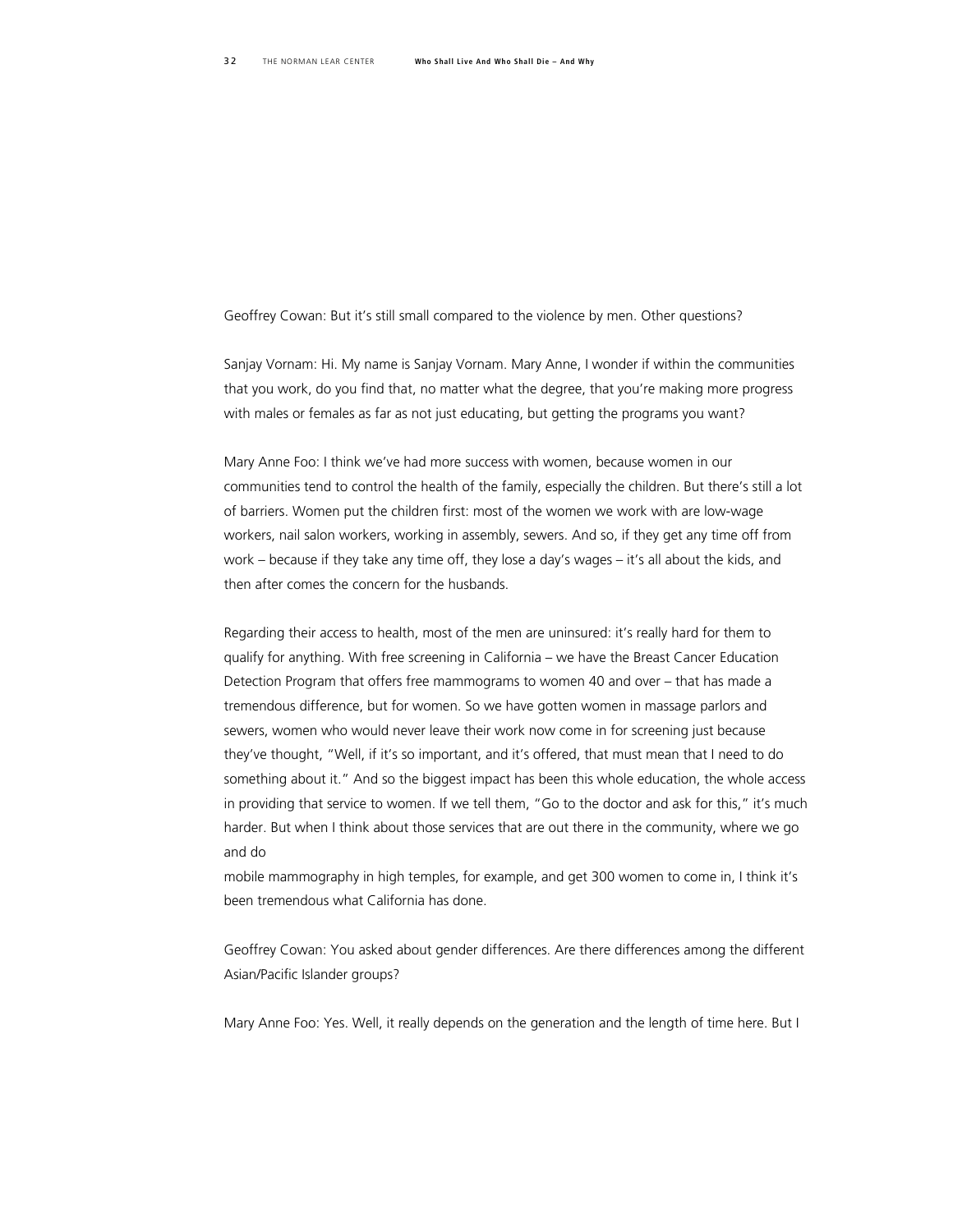think it's really changed because of Susan G. Komen, and all sorts of breast cancer education, a lot of the women of color have really turned out. But I'm fourth-generation – my family's been here since 1861; I have four aunts with breast cancer. No one ever talked about it, we were not allowed to. I would say, "Oh, I'm doing breast cancer education." And they'd go, "Shhh," you know. One of my aunts drove herself to the hospital for a lumpectomy in a small town. My other aunt saw her, and said, "What are you doing?"

So we have fourth through sixth-generations who still don't want to talk about it. But I think with the American Cancer Society and Susan G. Komen, when there's stuff in the media that says it's okay to talk about it, you do see this change, even among first-generation, second, third, fourth-generation Americans.

Geoffrey Cowan: We have time for a few more questions.

Neil Udoff: I'm Neil Udoff, a writer and editor. I wanted to ask you a question, Dr. Hemenway, specifically whether you know of any studies on the effect of young children watching television, and watching actors get killed? Are there statistics about the children's feeling that there is no consequence to getting shot, I mean, in terms of pain and suffering?

David Hemenway: I don't know of any studies like that. I just remember in *Zorba the Greek*, that was what they said. "At the end, we all go to the seashore," that that was the great thing about the tragedies. When I was young playing guns, that was the nice thing: you played guns and then, you know, you got up and you played some more. Then you got killed, and you got up, you played some more. And I think it really is true that a lot of kids don't understand that. You know, I talk to lots of

**The Company** 

**I have four aunts with breast cancer. No one ever talked a bout it. I would say, "Oh, I'm doin g breast cancer education." An d they'd go, "Shhh!"** 

n n n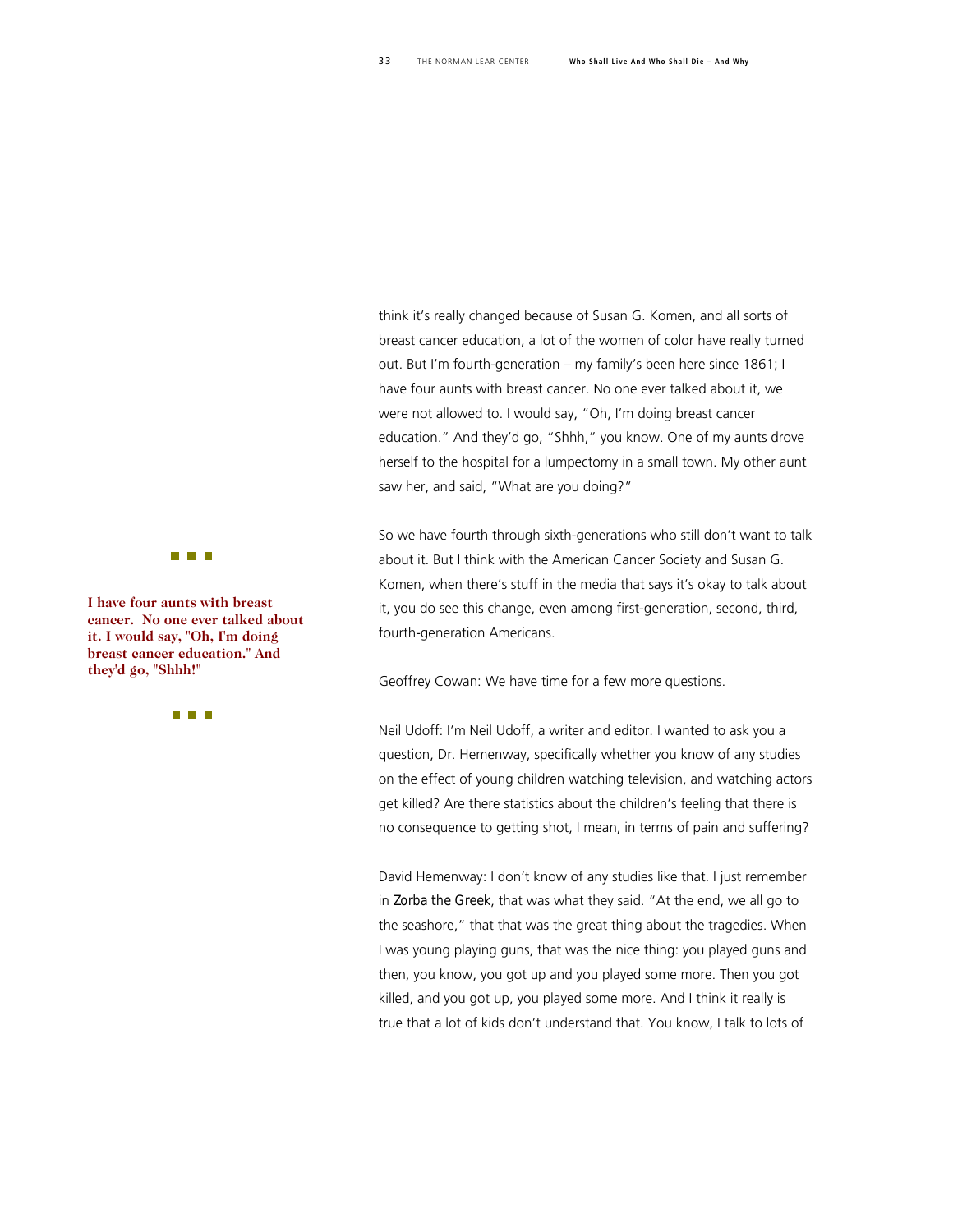doctors, their patients come in and say, "I got shot, and it hurts! I'm in such pain, and it's horrible! Nobody told me! I just didn't understand it was going to be like this!"

Geoffrey Cowan: Any other comments in the panel about that?

Neil Udoff: Sort of a follow-up: given that gun control laws are really politically determined, is anything being done about licensing? Like cars are lethal weapons, and you don't – I mean, yes, you have a lot of accidents in cars, but... The kids do respect that process of, "I have to learn how to do it," you know, and they take pride in understanding that process. I don't know about the olden days in the South or the West, but is there any possibility of licensing? Would there be a way to get it on the NRA's slate?

David Hemenway: No. The NRA is against licensing in a big way. In the United States, it often depends on the state: sometimes, you need a license to get a gun; a lot of places, you need a license to hunt; a lot of places, you need training to hunt. But, mostly, to get a gun, you don't need training in a lot of states. Of all the possible gun policies, licensing has very low likelihood of passing politically, even though the vast majority of Americans are for 36 different policies to control and license guns – I read this in a book. The vast majority of Americans are for every control policy except for the actual banning of guns. And the large majority of gun owners, even most NRA members, are for most of those policies, and we don't have any of them.

Anita Pimwriter: I just had a question about whether anyone has been able to prove a direct causal link between video games and violence?



**The large majority of gun ow ners, even most NRA members, ar e for most of the gun control poli cies, and we don't have any of the m.**

**THE REAL**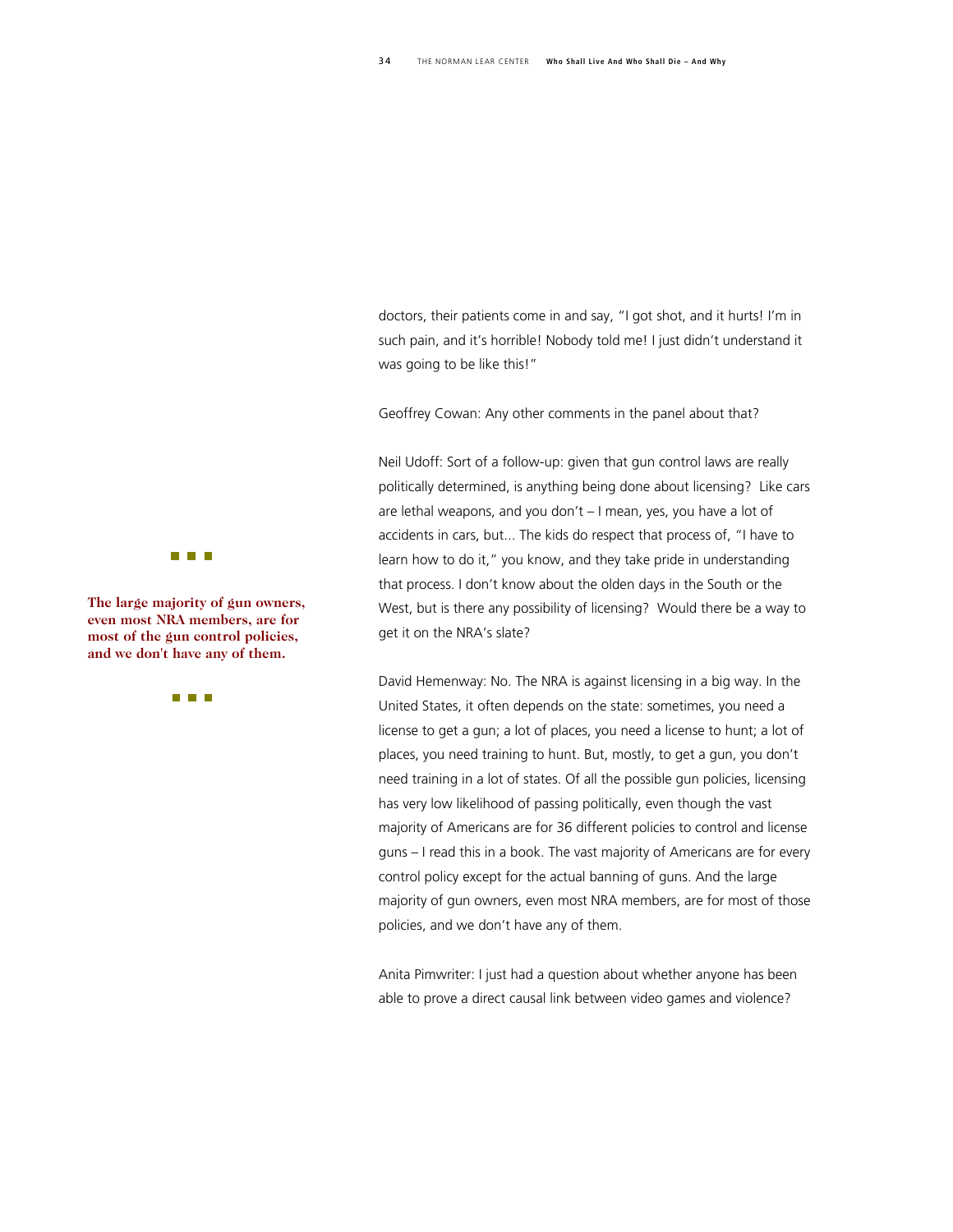David Hemenway: There's some literature, but I don't think that anyone has ever proved that there's a causal link. I'm sure there's some association that is researching the issue, but I'm not the expert on that literature.

Geoffrey Cowan: Anybody else want to get into this?

Are there any concluding comments from the panel? Gilbert? Any last thoughts you'd like to leave with writers who might go forth and write about any of these issues?



For years, when I worked with the Violence Prevention Coalition of Greater L.A., the big problem was trying to make violence prevention sexy. "How do we sell it?" Why is it that we can't market violence prevention out there? I think you need to start somewhere. Maybe we should start in this room.

#### Geoffrey Cowan: Reverend Robins?

Reverend Ferroll Robins: First of all, I'd just like to say thank you so much for having this evening of dialogue, it's very important. As Gilbert said earlier, if you can just help us get these little messages out there, it's really important: those little messages can make big impacts. That's all

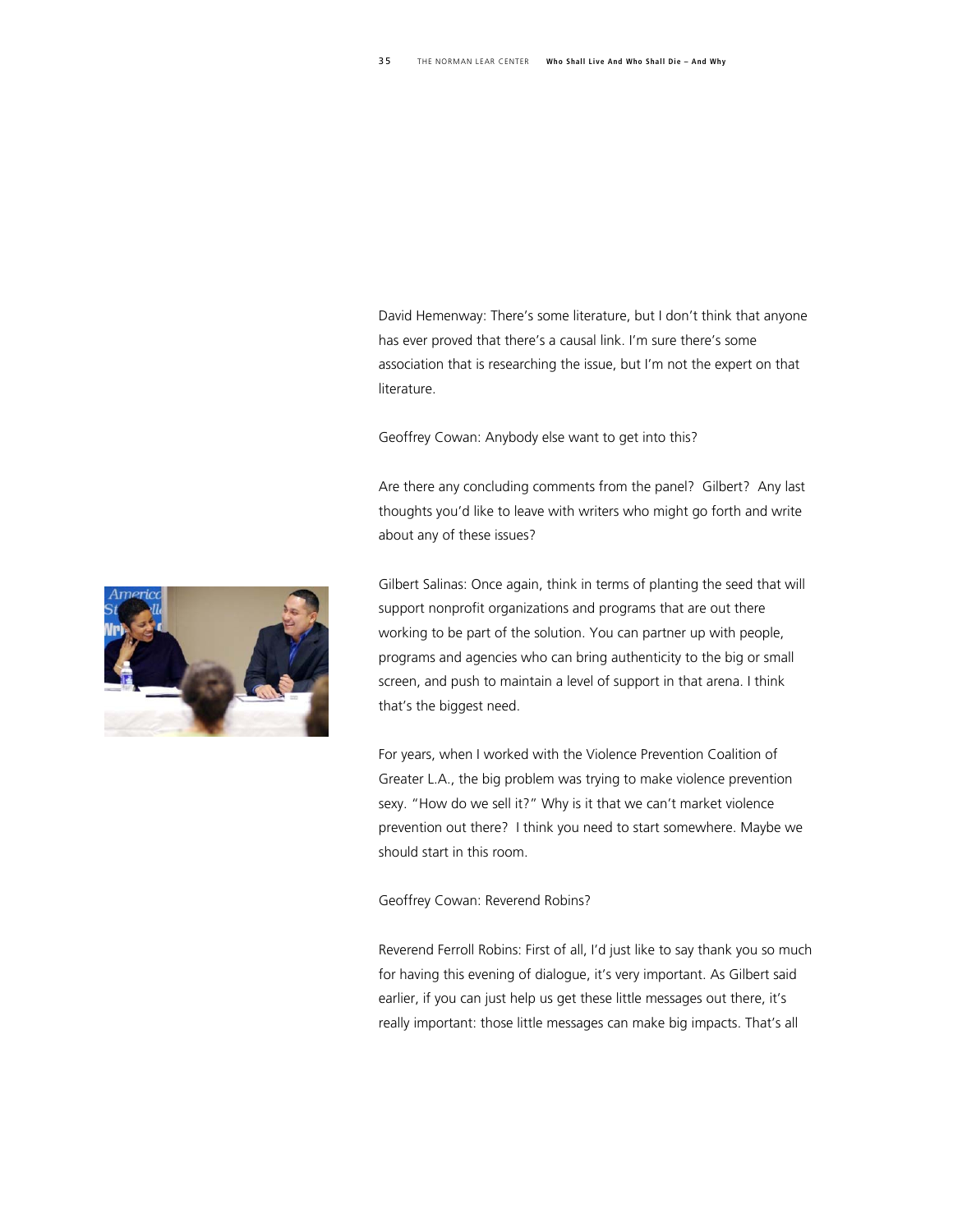#### we ask.

I watch most of the shows that we've mentioned, they're good shows, and I enjoy them – we'd just like to see a little bit of the victim's side, just so people understand that there is pain behind that homicide. Maybe understanding the pain a little more will cause someone to think before they act irrationally. Thank you so much.

#### Geoffrey Cowan: David Hemenway?

David Hemenway: I guess the big picture from public health's point of view is that if there's a message at all, it shouldn't be that you're just focusing on the individual. "Why did Joe commit this crime?" It should be that the system you live in really matters, it really affects how many people are going to commit crimes.

There used to be so many examples in the public health arena of anesthesiologists who used to kill a fair number of people who were undergoing anesthesia. And over the last 20 years, there's been a decrease of 98% in terms of the number of people dying under anesthesia. It's not because we've made individuals better; it's not because there were bad anesthesiologists in the past, so we got rid of them. It's that we created a system where it's really hard to make mistakes. If you live in a system, as we do in the United States, where people are living in the inner city, where there's not much hope and they're given guns, bad things are going to happen. Whereas if you can create a different kind of system, there will be many, many fewer problems.

#### Geoffrey Cowan: Dr. Henderson?

Tina Henderson: I think that the one show that I did see that addressed an issue of AIDS being spread among African-American women was about this man who was on the down-low. But what I would like to see is more on the woman who thinks that she's in this monogamous, heterosexual relationship, and her perception of what's going on. You know, sometimes there are clues, clues to things that she needs to pay attention to that perhaps she hadn't really thought of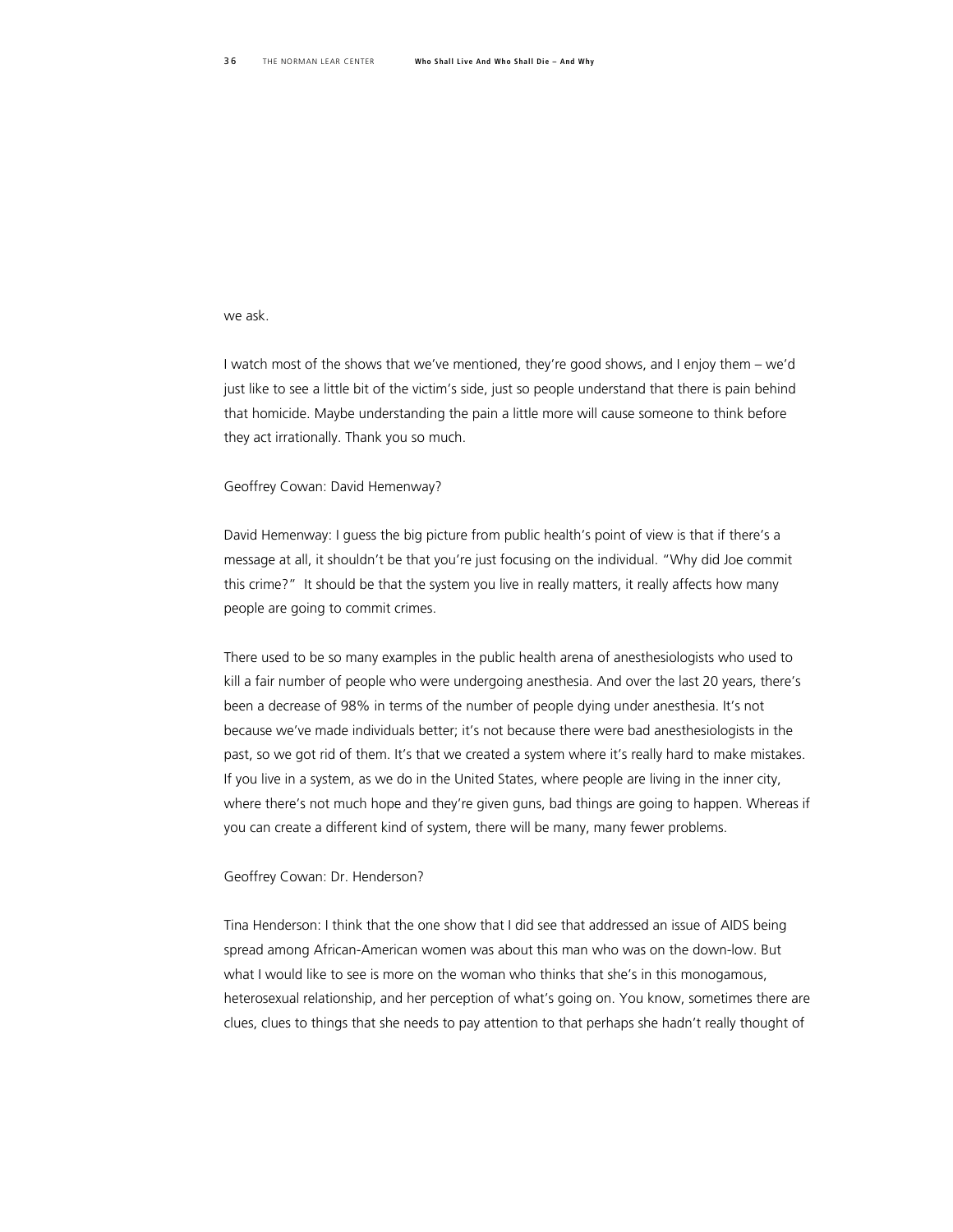#### before.

This one story that I'd like to share with you is about this young lady who had been with this man for about four or five years. She had a baby with him. Then she took him to court, and he didn't show up. His mother came to court to represent him. And there was so much tension in the courtroom that the judge asked them to come into the judge's quarters. The judge left them there for a moment, and in a moment of conversation between them, the mother revealed that the reason the baby's father wasn't there was because he had been out on Sunset dressed in drag, living this alternate lifestyle all along, and that the woman needed to get herself checked out. The woman went and got herself checked out, and she was positive, and the baby was positive, as well. It just goes to show you, you have to know – the woman knew at that moment. All these little signs that she didn't pay attention to all made sense to her suddenly.

That's an extreme story, but there are other ones like it. Don't get me wrong, not that all men are out there engaging in this type of behavior, but being in a heterosexual, monogamous relationship doesn't prevent you from being exposed.

Geoffrey Cowan: I wonder if the father would have done what he did if he'd thought about the child.

Tina Henderson: You know, that's a good question.

Geoffrey Cowan: Mary Anne Foo?

Mary Anne Foo: I also want to echo Reverend Robins for thanking all of

**The Company** 

**The mother revealed that … the baby's father had been out o n Sunset dressed in drag, livin g this alternate lifestyle all along, and that the woman needed to g et herself checked out.** 

**The College**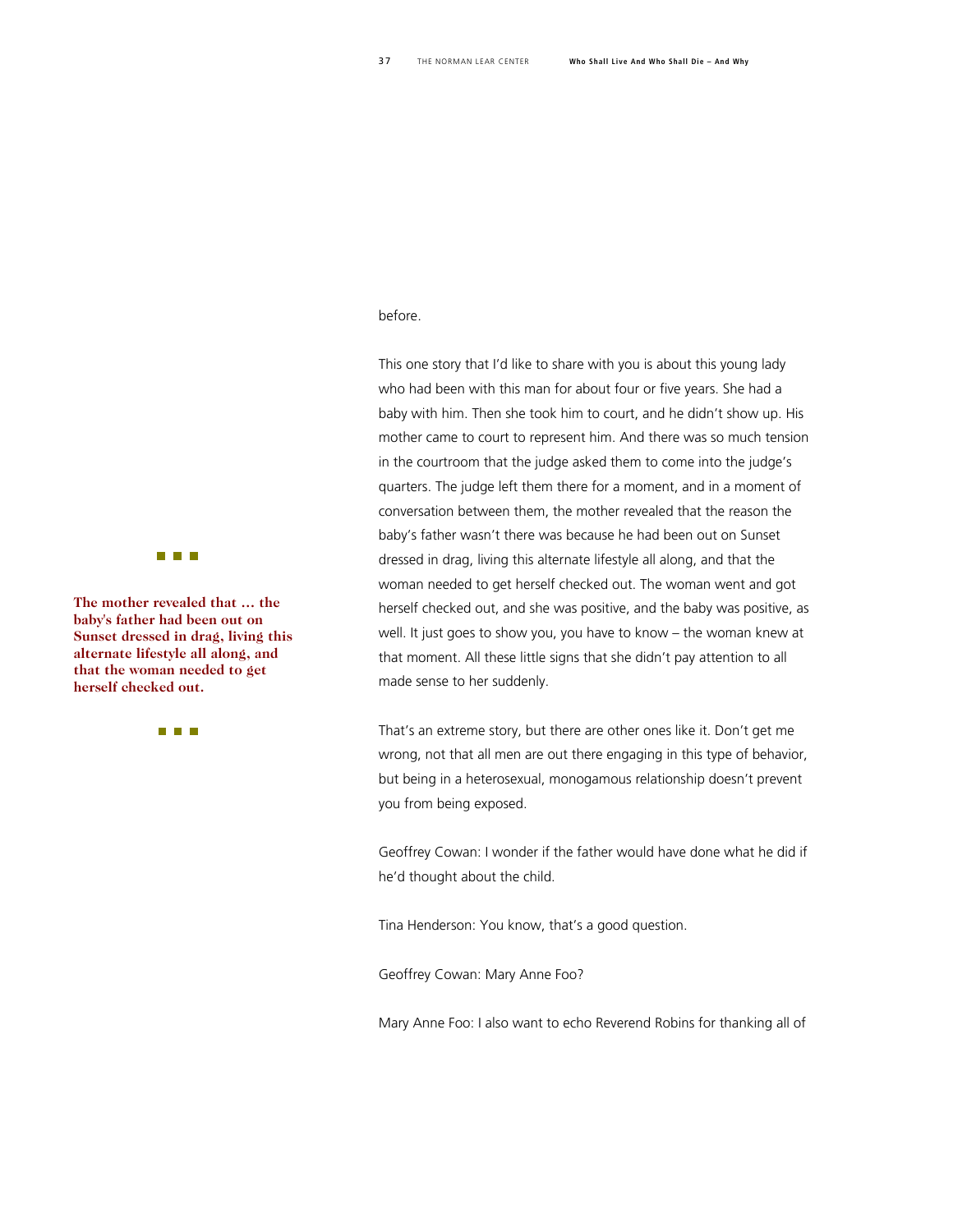you. Writing is just an amazing gift, you can change people's lives. I think film and television can have such impact with their stories, especially if they're told right. I remember growing up watching *Maude*  and *All in the Family* with my family, and we would talk about these shows: Maude got an abortion. Here I was, a young girl, and my mom said, "Do you know what that is? Let's talk about this. Do you know about a woman's right to choose?" And I was like, "Oh, mommy, you know, I'm eight." "Well, I think it's a natural order that you women are needing now."

Even in *All in the Family*, with Archie Bunker being a bigot, they talked about racism: people can still do that, families can talk about television programs and films. I just had a conversation with my mother-in-law who's from Peru, we just watched *Whale Rider*, and talked about girls and women as leaders, and what does it mean, about gender differences, and equity, and power. The portrayal of these issues can just make such a difference, and might be a way for families to start conversations. So I just applaud and admire all of you for the ability you have to change lives with your writing.

Geoffrey Cowan: We hope that all of you in the audience will think about these issues as you write now, and think about how homicides, and disease, and violence are effected, by race, ethnicity, and geography.

There's information about the speakers in your packets, I hope you'll all look at them; also feel free to come up and talk with the speakers.

The staff of Hollywood, Health & Society are here to help connect you with these issues, please be sure to fill out the evaluation forms that a



**I remember growing up watc hing**  *Maude***, and Maude got an abortion. My mom said, "Do you know what that is? Let's talk t abou this. Do you know about a woman's right to choose?"** 

**The College**